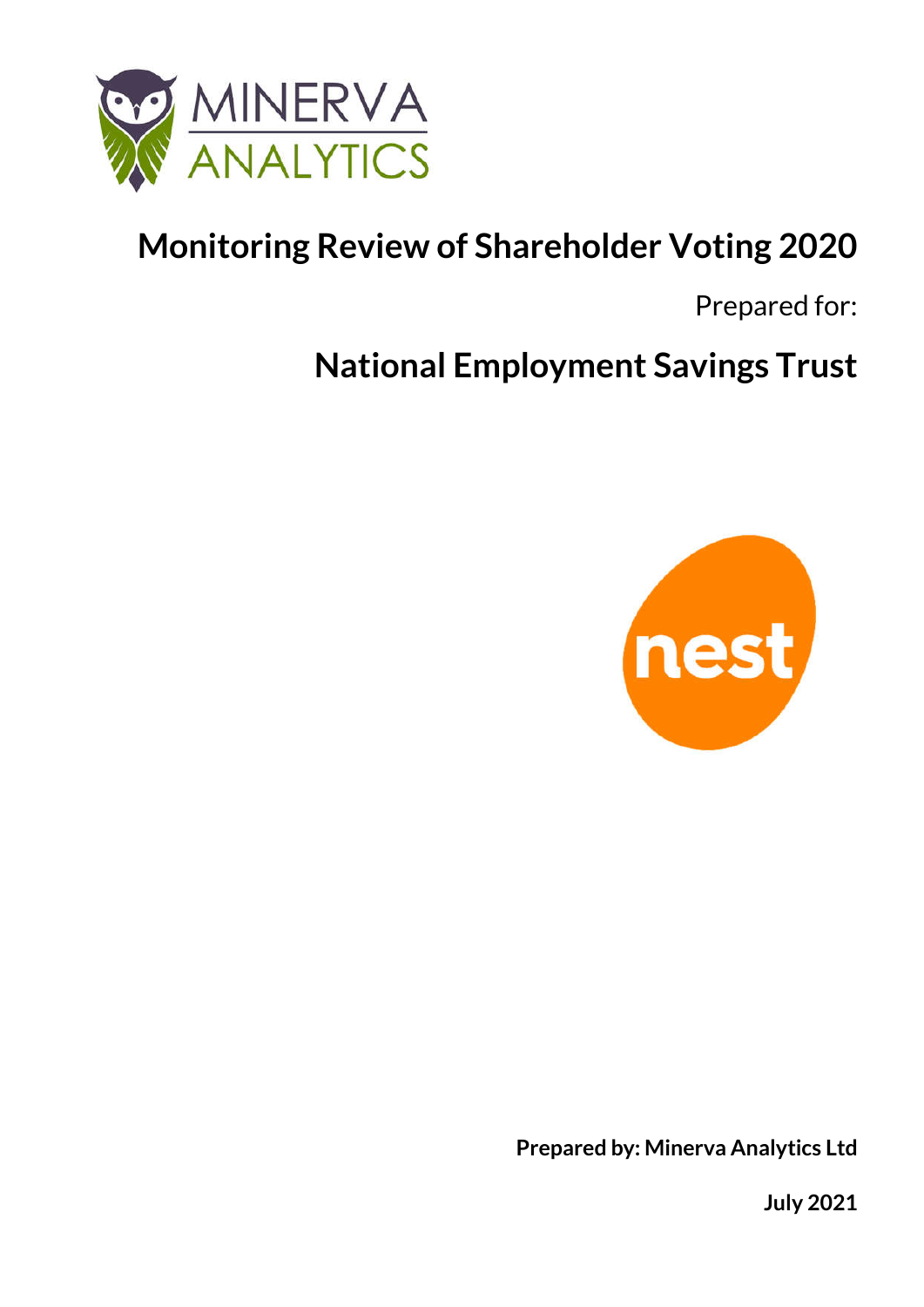## **TABLE OF CONTENTS**

|                | $1 \quad$ |  |
|----------------|-----------|--|
|                | 1.1       |  |
|                | 1.2       |  |
| $\overline{2}$ |           |  |
|                | 2.1       |  |
|                | 2.2       |  |
|                |           |  |
|                | 3.1       |  |
|                | 3.2       |  |
|                |           |  |
|                | 4.1       |  |
|                | 4.2       |  |
|                | 4.3       |  |
|                | 4.4       |  |
| 5              |           |  |
|                | 5.1       |  |
|                |           |  |
|                |           |  |
|                | 6.2       |  |
|                | 6.3       |  |
|                | 6.4       |  |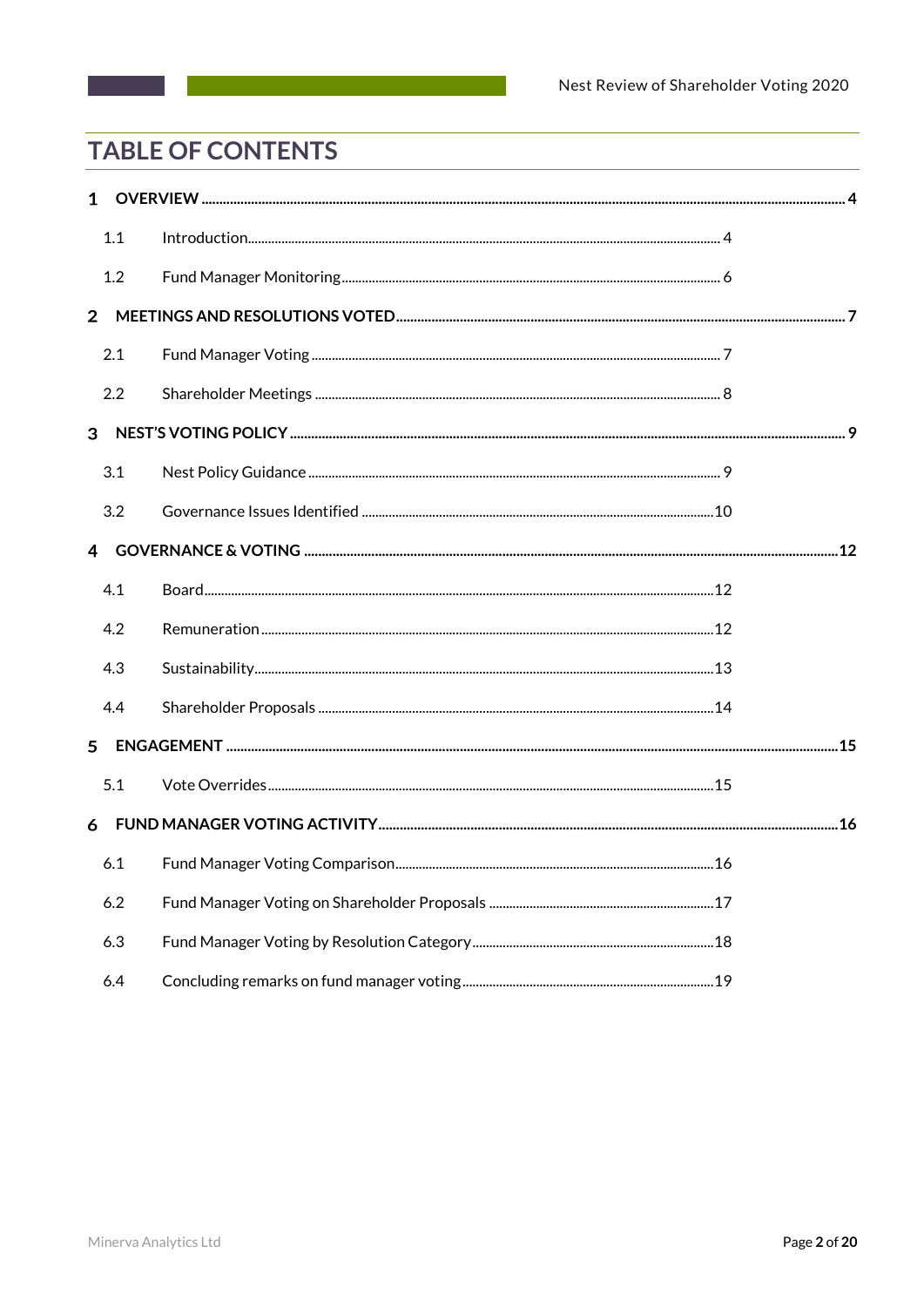## **LIST OF TABLES AND FIGURES**

| Figure 1: Number of Companies, Resolutions and Shareholder Meetings by Region5 |  |
|--------------------------------------------------------------------------------|--|
| Figure 2: Spread of Shareholder Meetings in the Monitoring Subset by Month5    |  |
|                                                                                |  |
|                                                                                |  |
|                                                                                |  |
|                                                                                |  |
|                                                                                |  |
|                                                                                |  |
|                                                                                |  |
|                                                                                |  |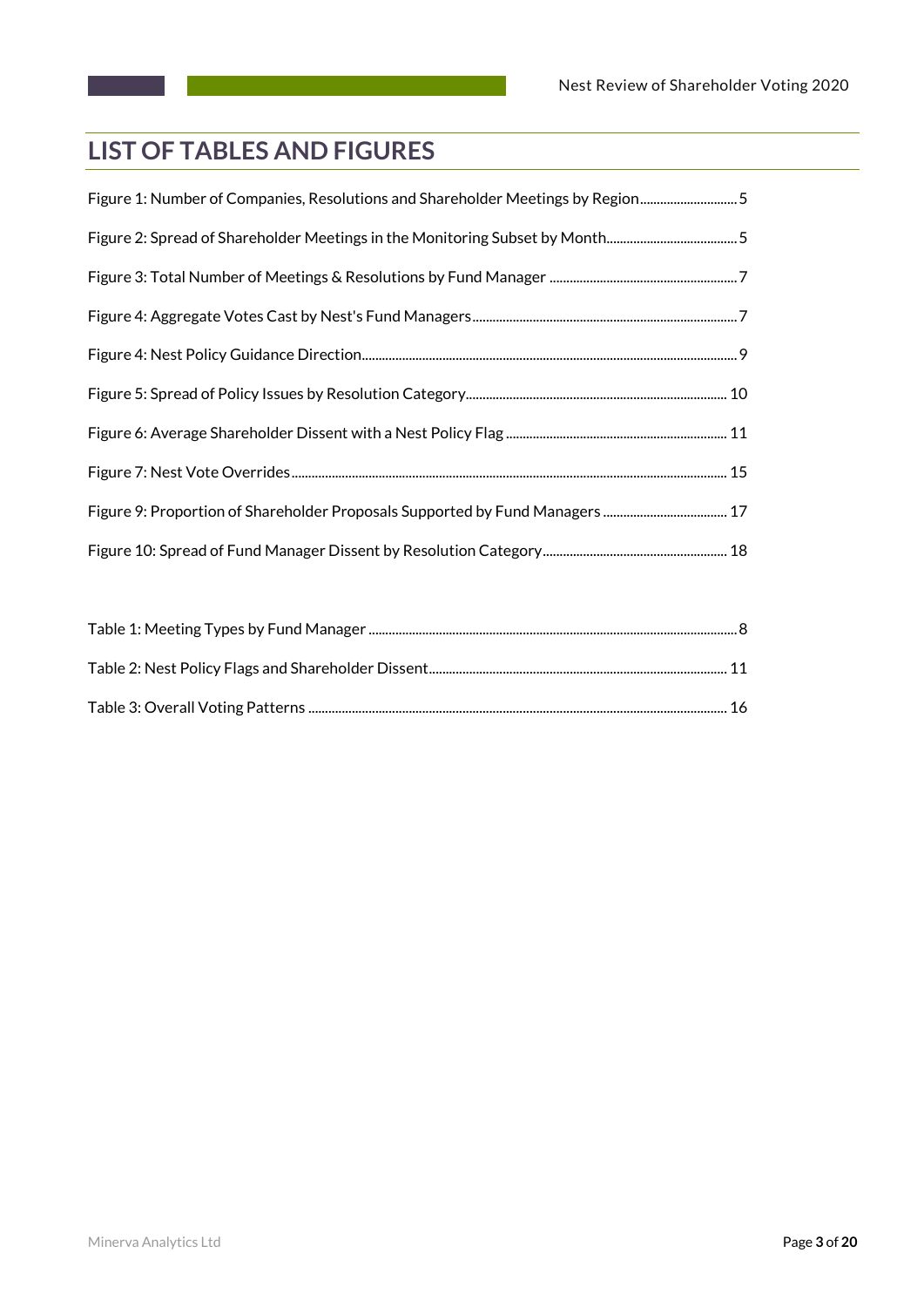#### **OVERVIEW**  $\mathbf 1$

## **1.1 Introduction**

This is the eighth shareholder voting review undertaken by the National Employment Savings Trust (Nest). The report provides an overview of the trends and tendencies of Nest's fund manager voting behaviour in a comparative and wider context alongside key governance issues identified by Nest's bespoke voting policy. The analysis points to a considered implementation of Nest's voting policy and active oversight of Nest's external fund managers.

The aim of the report is to provide further understanding of:

- Voting activity taken on behalf of the fund; and
- Wider voting issues and governance standards at companies.

## **Responsible Investment**

Nest owns equities, corporate bonds, and other asset classes on behalf of its members. Investing in and owning stakes in companies and other investments brings rights, responsibilities, and obligations. Nest believes that in order to fulfil this commitment and to protect and enhance the value of the investments over the long term the fund must act as a responsible asset owner and market participant.

As part of this duty Nest integrates considerations of environmental, social and governance (ESG) issues across all asset classes and markets where practical. Nest therefore exercises its ownership rights, including voting and engagement rights, in order to protect members' interests. Nest currently gives discretion to its external fund managers to vote on behalf of Nest, however the fund remains responsible for monitoring and overseeing external managers on behalf of its members.

Nest supports and follows various codes of best practice, actively participating in initiatives and reporting requirements for the UN-backed Principles for Responsible Investment<sup>1</sup> (PRI) and other groups. Acting as part of a coalition of like-minded investors gives collective clout and gives a clearer voice to the millions of members Nest acts on behalf of.

Nest is a signatory of the UK Stewardship Code. The Code is a set of good practice principles for investors and aims to improve the way that companies and shareholders work together in the long-term interests of shareholders<sup>2</sup>.

Nest is an affiliate member of UK Sustainable Investment Finance (UKSIF)3. The UKSIF offers affiliation to occupational pension funds that own shares in companies but don't sell products or services or manage their own funds. This is intended for schemes that are interested in sustainable and responsible finance as owners of shares in companies. Being an affiliate of the UKSIF enables Nest to join co-operative efforts to influence policymakers on behalf of sustainable and responsible finance.

<u>.</u>

<sup>&</sup>lt;sup>1</sup> The six principles for responsible investment can be located on the PRI website: https://www.unpri.org/

<sup>&</sup>lt;sup>2</sup> The 12 principles of the 2020 UK Stewardship Code can be located on the FRC website: https://www.frc.org.uk/investors/ukstewardship-code

Nest's statement of compliance with the UK Stewardship Code is available online: http://www.nestpensions.org.uk/schemeweb/NestWeb/includes/public/docs/Stewardship-code-statement,PDF.pdf

<sup>&</sup>lt;sup>3</sup> More information on the UKSIF can be found on the association's website: http://uksif.org/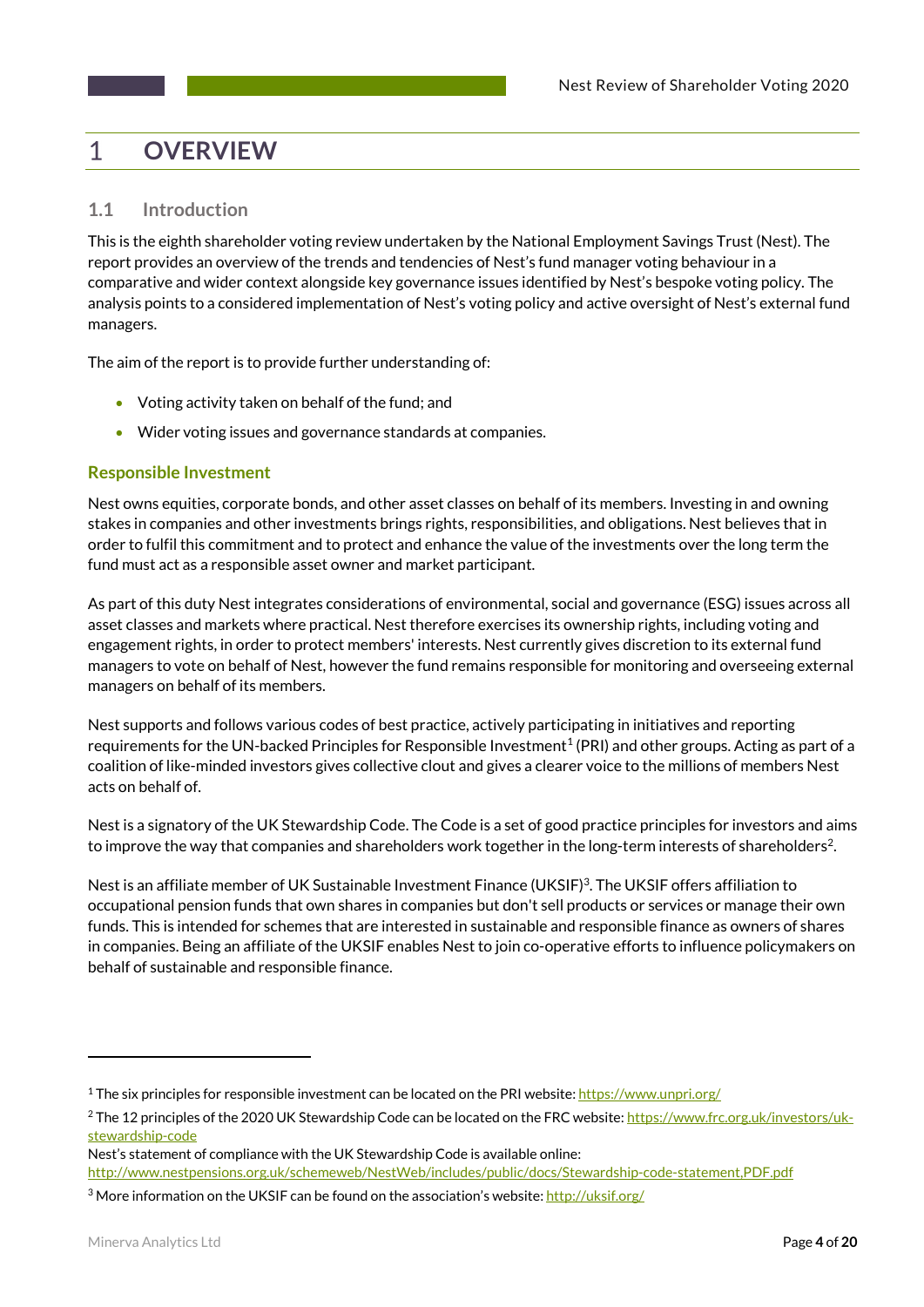#### **Scope of this report**

The report analyses 245 companies which are specified as part of an active monitoring subset by Nest officers. Due to the increasing focus on climate<sup>4</sup>, Nest expanded the active monitoring subset ahead of the 2020 voting season to include companies that are targeted by the Climate Action 100+ list<sup>5</sup>.

The period covered by this report encompasses the period of 1st January to 31st December 2020. The reporting period brought about a total of 296 meetings (excluding 25 postponed meetings) and 4,296 resolutions.

The 2020 voting season took place in unprecedented times with the coronavirus pandemic causing severe economic and social costs globally. Around the world companies switched to online only meetings due to coronavirus related restrictions and social distancing rules, with some also postponing shareholder meetings. Additionally, a number of companies took action to preserve cash resources including the suspension of dividends and buybacks and reducing executive and employee remuneration. During the reporting period, one EGM and 24 AGMs in the monitoring subset were cancelled and postponed to a later date to ensure compliance with measures introduced in connection with containing the virus and the health of employees, shareholders, and service providers.



**Figure 1: Number of Companies, Resolutions and Shareholder Meetings by Region**

Institutional investors are faced with a highly seasonal cycle of activity when it comes to voting shares. With the majority of companies aligning their financial years to the calendar year end of the 31<sup>st</sup> December, and many others using the traditional April to March financial year, there are clear 'peaks' of meeting activity approximately three to four months after the end of the financial years. This means the majority of meetings are concentrated in the period between April-June (Quarter 2). For this reason, Quarter 2 is referred to as 'peak season'.





<sup>4</sup> Nest launched a new climate policy in 2020: https://www.nestpensions.org.uk/schemeweb/dam/nestlibrary/climate-changepolicy.pdf

<u>.</u>

<sup>5</sup> Climate Action 100+ is an investor-led initiative to ensure the world's largest corporate greenhouse gas emitters take necessary action on climate change. More information can be found at: https://www.climateaction100.org/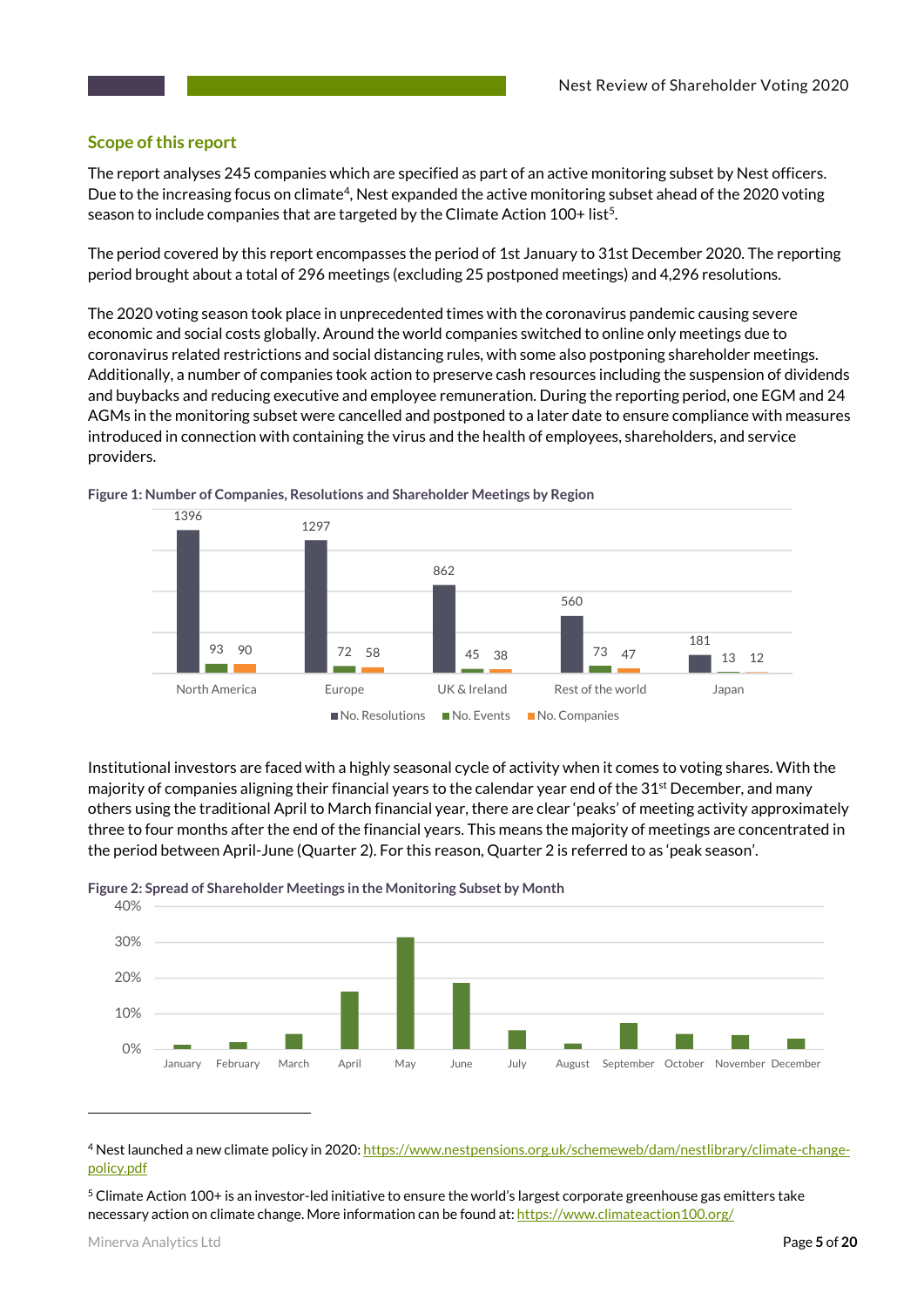### **1.2 Fund Manager Monitoring**

As direct owners of shares, Nest's fund managers can have a positive influence on the running of the companies they invest in on Nest's members' behalf. Most shares give their owners a right to vote on some company decisions, including things such as whether to take over another company or approve the amount senior executives are paid. Voting usually takes place at each company's AGM.

Nest generally invests via pooled funds, which means the fund manager has responsibility on behalf of numerous investors for any voting rights associated with the shares held in the fund. Most of the votes associated with Nest's shareholdings are therefore not voted directly by Nest itself.

In 2017, Nest worked with UBS, its global equity fund manager, to set up its first climate-aware fund. It seeks to reduce the amount of money put in shares of highly carbon-intensive companies and invest more in companies that are well positioned to meet the goals of the Paris Agreement. Following the publication of Nest's climate change policy, Nest is now investing all of its developed equities through this fund – this is nearly 50% of Nest's total investment portfolio. In 2020 Nest also transitioned to a segregated mandate for this fund, allowing Nest to increase the tilt towards companies successfully managing the transition to a low-carbon economy.

Nest actively monitor a subset of companies during voting season. This focus helps Nest to prioritise important issues and understand how its fund managers are exercising votes in its largest holdings, companies in high-risk sectors and companies identified as having governance issues in the past.

Nest has established its own voting policy enabling Nest to document its viewpoints and expectations to fund managers on how companies should be governed and managed<sup>6</sup>. Nest uses it to hold fund managers to account on the decisions they make and to identify variances in how fund managers vote to how Nest might have voted on a particular issue. It helps facilitate healthy discussion and debate and allows Nest to fully participate in the wider dialogue on good corporate governance.

During the voting season Nest also expresses its views publicly on important issues. Nest does this to gather wider support for particular votes, publicly represent the interests of members, and to send direct signals to companies about changing their approach.

For each company in the active monitoring subset Nest receives voting intentions from its fund managers UBS Asset Management (UBS), HSBC Global Asset Management (HSBC), Northern Trust Asset Management (NT), and BMO Global Asset Management (BMO) prior to shareholder meetings. This allows "real-time" analysis of fund manager voting intentions during the voting season and allows Nest to identify any differences of opinion and talk to its fund managers about them.

Nest believes it can have the most impact by engaging with fund managers about their voting policies, voting decisions, and approaches to voting and engagement more generally. By engaging in dialogue with fund managers and challenging their decisions on issues such as high executive pay, Nest can encourage them to hold companies to account in the way members would expect.

<sup>6</sup> More information on Nest's voting policy can be found on: https://www.nestpensions.org.uk/schemeweb/NestWeb/public/whatisnest/contents/Responsible-investment.html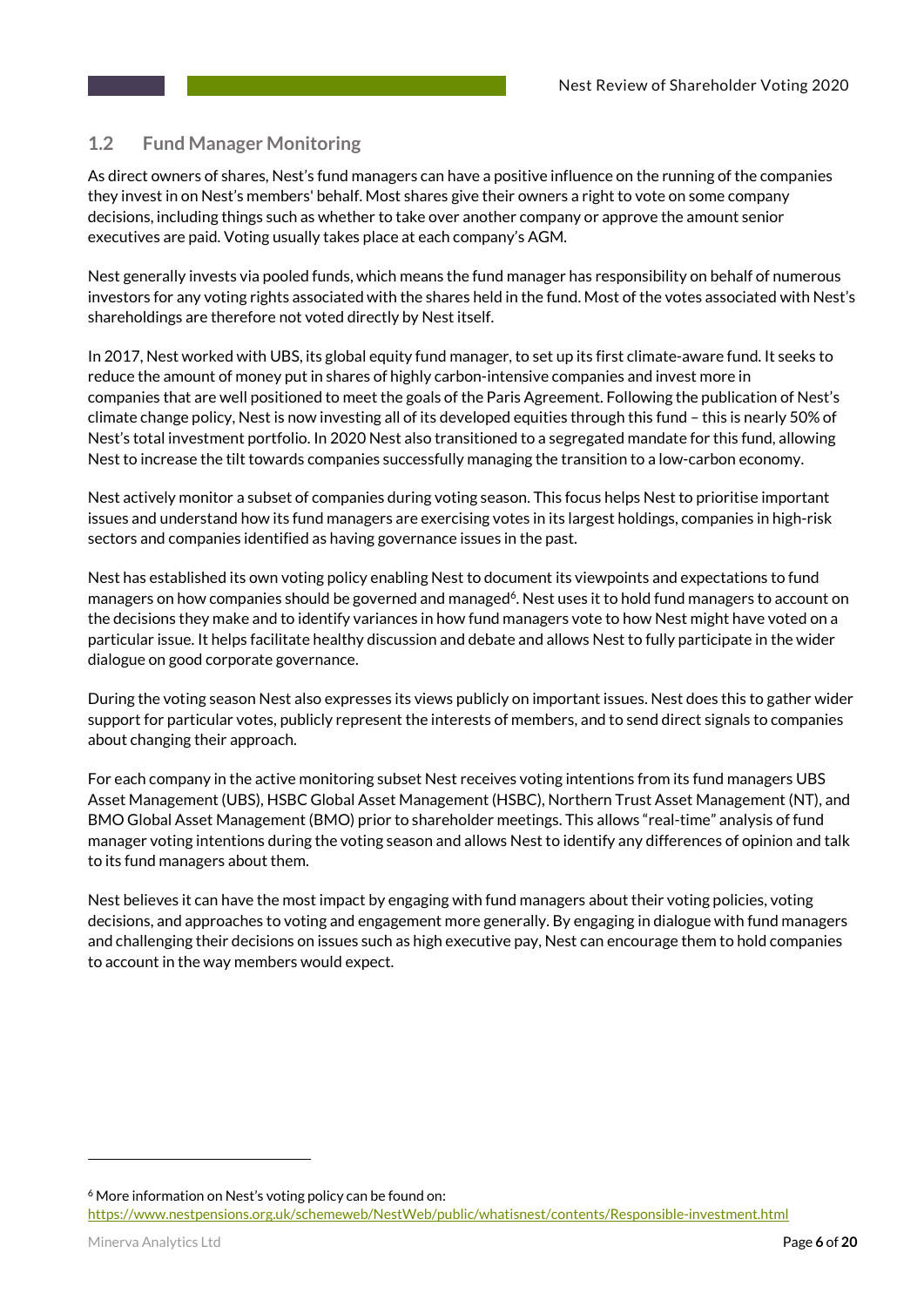#### **MEETINGS AND RESOLUTIONS VOTED**  $\mathcal{P}$

## **2.1 Fund Manager Voting**

There were 296 company meetings and 4,296 resolutions in the monitoring list during the review period. Some companies were not held in a fund manager portfolio meaning no votes were cast by a fund manager on behalf of Nest for such companies. Nest includes companies in the subset if they are in the Climate Action 100+ list or if Nest want to take a close look at the governance practices of a particular company even if it is not held by a fund manager. Companies that are under engagement are also included in the monitoring subset. Certain companies were held in more than one fund manager portfolio resulting in 3,375 resolutions and 286 meetings voted by fund managers.

#### **Figure 3: Total Number of Meetings & Resolutions by Fund Manager**



#### **Notes on Data:**

There is a difference between the total number of meetings and resolutions in the fund manager portfolios and the number of meetings and resolutions voted. This is due to a number of reasons. For example, some resolutions may be withdrawn before the AGM; where resolutions do not apply to all classes of shares; or where a do no vote instruction was given because of technical issues. Do not vote instructions were issued due to specific local market documentation requirements or market regulatory sanctions e.g., Russia or Iran. See the following guidance for more information: https://assets.publishing.service.gov.uk/government/uploads/system/uploads/attachment\_data/file/685308/financial\_sanc tions\_guidance\_march\_2018\_final.pdf

This snapshot looks at a targeted subset of holdings rather than Nest's fund managers' total global voting activity. The governance and vote-monitoring project aims to provide a detailed and engaged oversight of stewardship activities, rather than enforcing compliance with any particular policy position. It allows for a comparison and understanding of fund manager activities, general shareholder voting behaviour, and fund expectations.

The number of companies and resolutions in the active monitoring subset is relatively small in comparison with the total number of meetings and resolutions voted by Nest's fund managers. Therefore, no inferences or conclusions should be drawn about voting patterns overall.



#### **Figure 4: Aggregate Votes Cast by Nest's Fund Managers**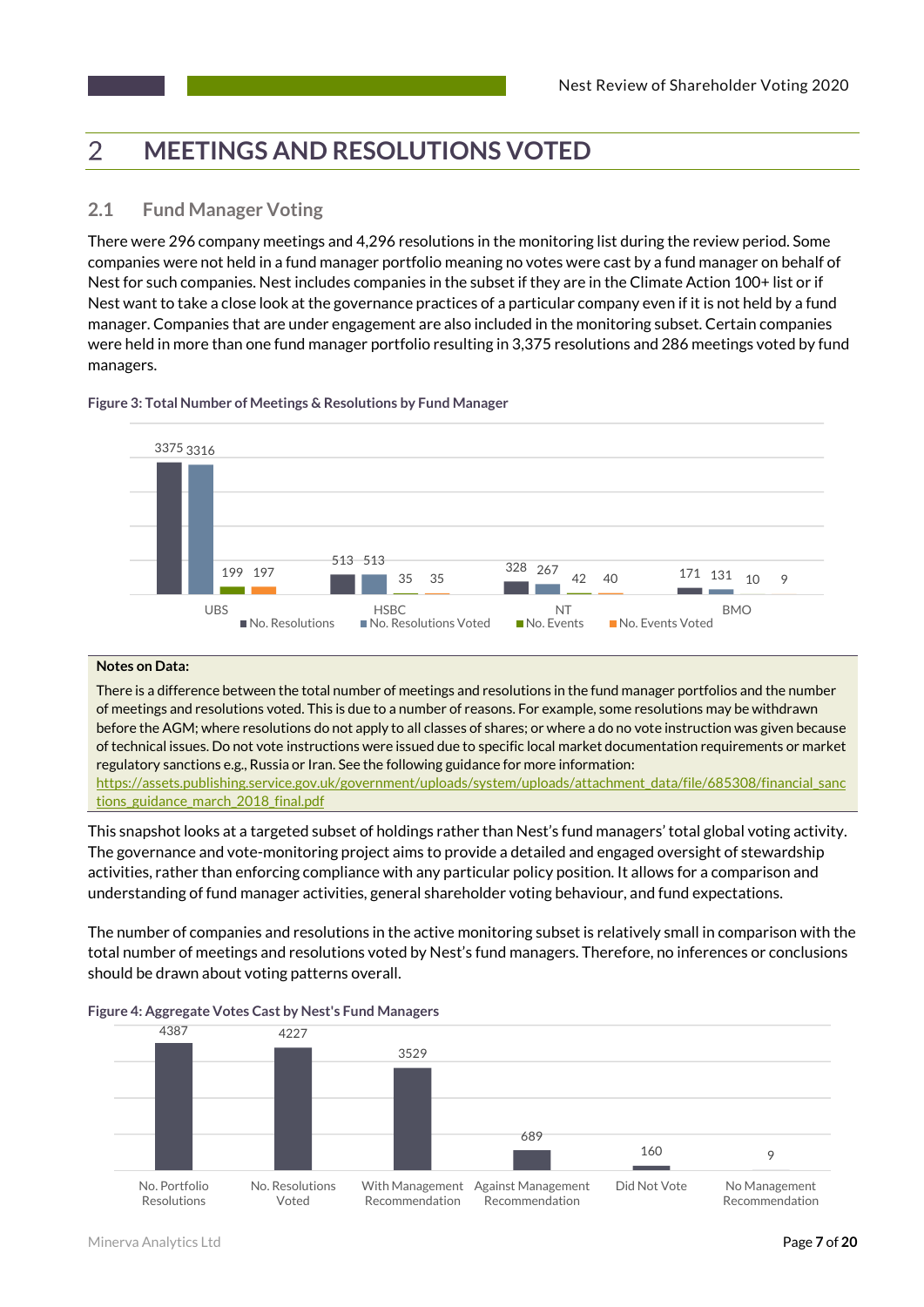#### **Notes on Data:**

This data is an aggregate of all the votes cast by Nest's fund managers. Some securities are held in multiple portfolios which means that some meetings have been counted two or more times. Votes against management may indicate votes in favour of shareholder sponsored resolutions on issues such as, for example, climate change reporting, a key pillar of Nest's voting policy. "Did Not Vote" represents meetings or resolutions which, due to technical reasons, could not be executed. On certain resolutions management provide no recommendation leaving the decision to shareholders.

#### **2.2 Shareholder Meetings**

Companies have approximately 1.1 to 1.2 meetings per year on average. The majority of meetings at which investors vote during the year are AGMs, at which there is legally defined mandatory business which must be put to shareholders. These items will vary by market and are a function of local company law.

Regular business includes voting on:

Receiving of the annual report and accounts; Director (re)elections; Director remuneration; Approval of annual dividend; and Reappointment and remuneration of auditors.

What counts as mandatory business varies between jurisdictions. For example, the discharge of board members from liabilities for their acts or omissions in the past financial year is a regular item on the agenda of AGMs of German companies but is not a feature of UK AGMs.

AGM business will often also contain resolutions to approve the issue of new share capital up to a certain maximum (for example in the UK this is usually two thirds of current issued share capital, along with an accompanying request for the dis-application of pre-emption rights). Therefore, as noted above, AGMs have a significantly larger number of resolutions on average than other types of meetings.

| <b>Fund Manager</b> | <b>AGM</b> | Court          | <b>EGM</b>     | <b>GM</b>      | <b>OGM</b> | <b>SGM</b> | <b>Total</b> |
|---------------------|------------|----------------|----------------|----------------|------------|------------|--------------|
| <b>UBS</b>          | 187        | 1              | 6              | $\overline{4}$ | $\Omega$   |            | 199          |
| <b>NT</b>           | 25         | $\Omega$       | 15             |                |            | 0          | 42           |
| <b>HSBC</b>         | 31         | $\mathbf{A}$   | $\overline{2}$ |                | $\Omega$   | $\Omega$   | 35           |
| <b>BMO</b>          | 10         | $\overline{0}$ | 0              | $\overline{0}$ |            | 0          | 10           |
| <b>Total</b>        | 253        | $\overline{2}$ | 23             | 6              |            |            | 286          |

#### **Table 1: Meeting Types by Fund Manager**

#### In all tables:

| <b>AGM</b>   | The Annual General Meeting of shareholders, normally required by law.                                                                                                                                     |  |  |  |
|--------------|-----------------------------------------------------------------------------------------------------------------------------------------------------------------------------------------------------------|--|--|--|
| <b>EGM</b>   | An Extraordinary General Meeting of shareholders, where a meeting is required to conduct business of an<br>urgent or extra-ordinary nature. Such business may require a special quorum or approval level. |  |  |  |
| <b>GM</b>    | A General Meeting of shareholders, often used interchangeably with the term EGM or OGM, depending on the<br>term used by the company in question.                                                         |  |  |  |
| <b>Class</b> | A Class Meeting is held where approval from a specific class of shareholders is required regarding a business<br>item.                                                                                    |  |  |  |
| Court        | A Court Meeting, where shareholders can order an annual meeting or a special meeting from a court or where a<br>meeting is called by a Court of Law to approve a Scheme of Arrangement.                   |  |  |  |
| <b>SGM</b>   | A Special General Meeting of shareholders, where a meeting is required to conduct special business. Often<br>business which requires a special quorum or approval level.                                  |  |  |  |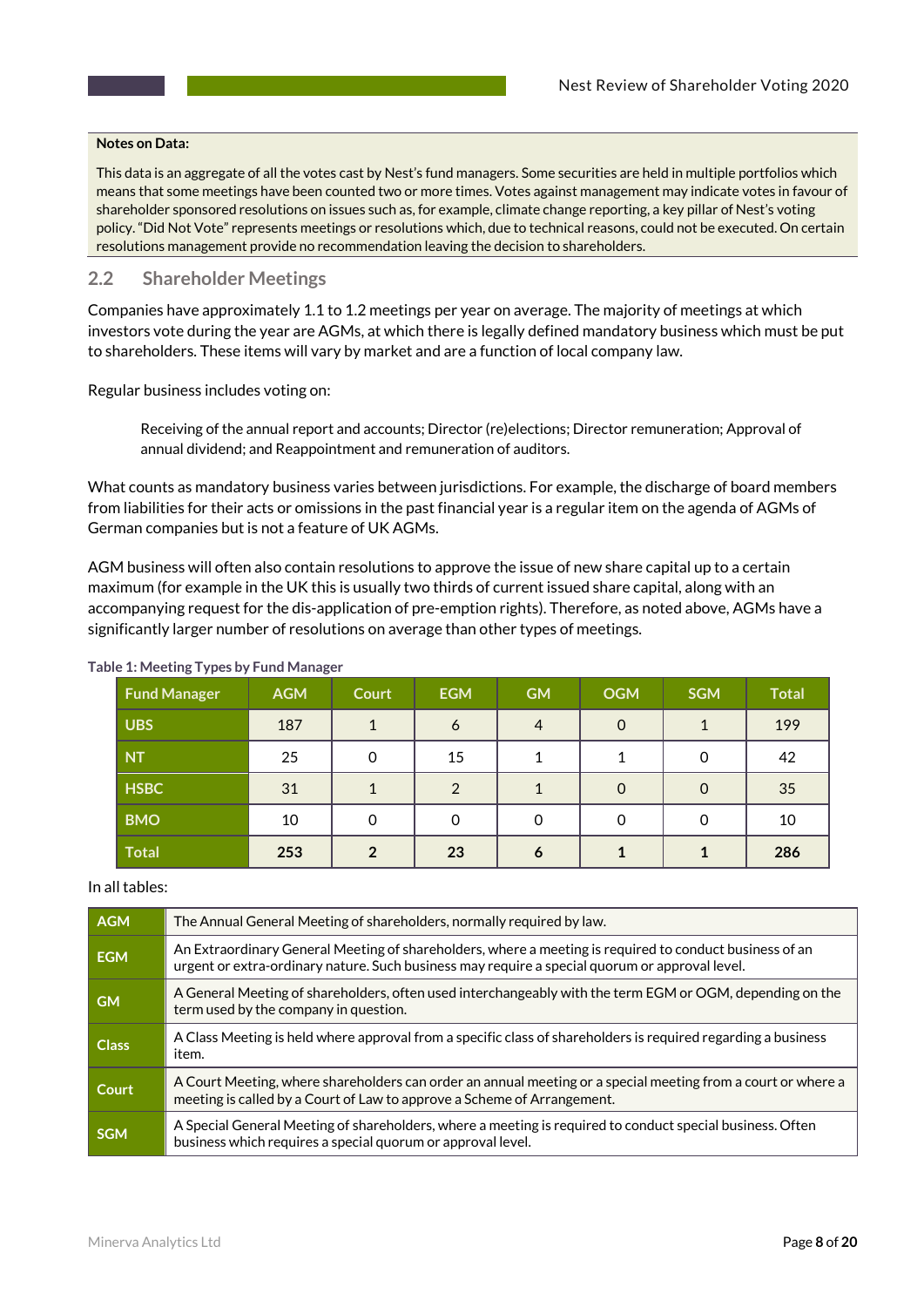#### **NEST'S VOTING POLICY** 3

## **3.1 Nest Policy Guidance**

Where this report refers to policy guidance ("guidance"), this is guidance that reflects Nest's bespoke voting policy, rather than generic guidance provided by Minerva. The guidance is generated by expert analysis of governance disclosures and the meeting business proposed to be voted on by shareholders in advance of each shareholder meeting of a company. The guidance consists of a set of agreed policy points of view and potential actions that could be taken in the event of any resolution having triggered specific policy criteria, if theoretically Nest were actively voting shares themselves.

Nest's policy takes a robust and objective approach to the guidance that it generates in order to ensure a consistent application of its principles. Where the resolution in question is in line with the Nest policy standards, the guidance is to vote 'For'. Where a concern is identified, the policy guidance will be determined by the voting policy system settings chosen by Nest: most commonly 'Against', but sometimes 'Case-by-Case', while 'Abstain' is rarely used. The below chart shows Nest's policy guidance across the 4,387 portfolio resolutions.





Nest does not follow a 'one-size fits all' approach and explores the structure, conduct and performance of a company as a whole. Therefore, Nest's policy acts as a robust, repeatable and consistent triggering mechanisation to instigate further review by Nest's officers when a potential governance concern is identified.

When Nest's policy flags a potential issue or concern with a company, not only is guidance produced as described above, but a transparent audit trail is produced which outlines the specific policy criteria that triggered the alert. The audit trail can be used to analyse the governance criteria identified by Nest's policy to identify the most frequent governance concerns the companies within the subset have.

The guidance is read alongside company explanations before the Nest team comes to an informed view. When Nest assumes direct control of their voting, they will be able to override the guidance directly on the basis of the company explanation or other contextual issues including direct engagement with the company rather than, as at present, delegating the voting task to the fund managers. The apparent divergence between the guidance and actual vote outcomes should be considered in this light. This approach is consistent with the 'comply-or-explain' basis of the UK and other corporate governance codes. Therefore, the guidance on its own is not designed to be a substitute for detailed understanding of the individual circumstances of the company and any associated engagement.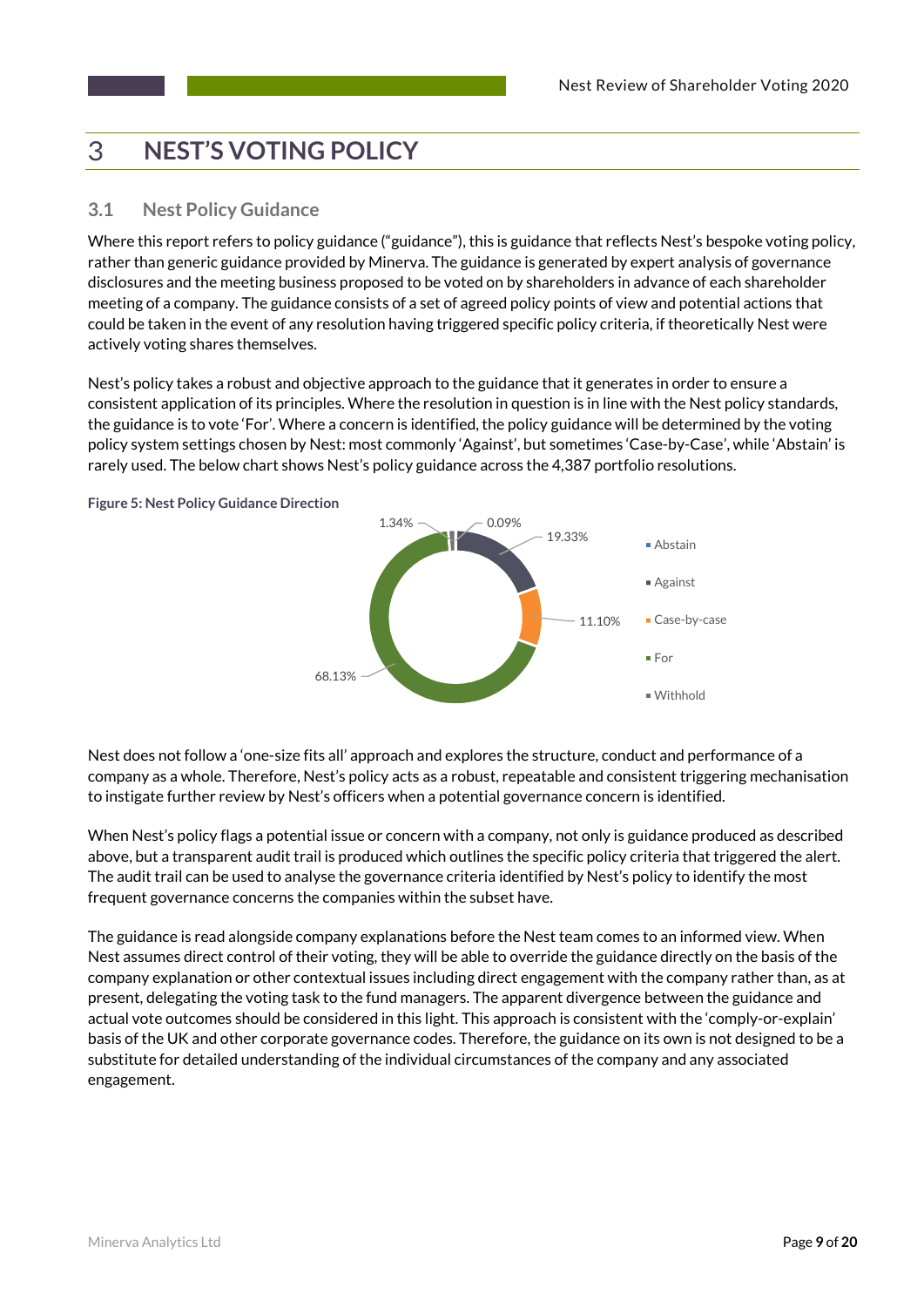#### **3.2 Governance Issues Identified**

Nest's governance oversight project involved a detailed review of each company in the active monitoring subset. Some resolutions were subject to multiple policy criteria<sup>7</sup>; therefore, there were 1,383 unique resolutions with a potential governance concern and 2,049 different potential governance concerns identified, meaning 32.2% of the 4,296 resolutions had at least one potential policy issue identified.

When considering the most common policy issues identified in the subset, comparison with last year's analysis shows that, in general, there is proportionally slightly more issues of concern identified (1,532 in 2019). This is explained in part by the fact there was a larger number of resolutions in the dataset this year (4,297 in 2020 compared to 2,883 in 2019). The proportion of resolutions with a policy flag has slightly increased from 31.4% in 2019 to 32.2%.



**Figure 6: Spread of Policy Issues by Resolution Category**

Many of the issues were consistently identified in this analysis in the prior year. Many of these instances will have seen portfolio companies provide explanations for non-compliance, in-line with "comply-or-explain". These explanations may in some cases be accepted by shareholders, although some shareholders may have 'red lines' on certain governance matters.

Board and remuneration issues were the most frequently identified concerns. These two general themes, taken together, raise questions about the significance with which many companies view the quality of board input, as well as their approach and attitude towards pay for performance. It should be noted that key themes such as remuneration practices and board composition should be assessed over the longer term when looking for changes in company practices and should be considered to be an evolution process over time.

These concerns are the substantive issues, and the prevalence of these issues is not synonymous with fund managers voting records due to different tactical approaches, for example issues may be raised during engagements which are not reflected in voting.

 $^7$  For example, a resolution to approve a company's remuneration report was subject to multiple policy criteria including considerations of disclosure of performance targets, the length of performance periods, the existence of clawback provisions etc. Accordingly, a single resolution may have multiple potential governance issues identified.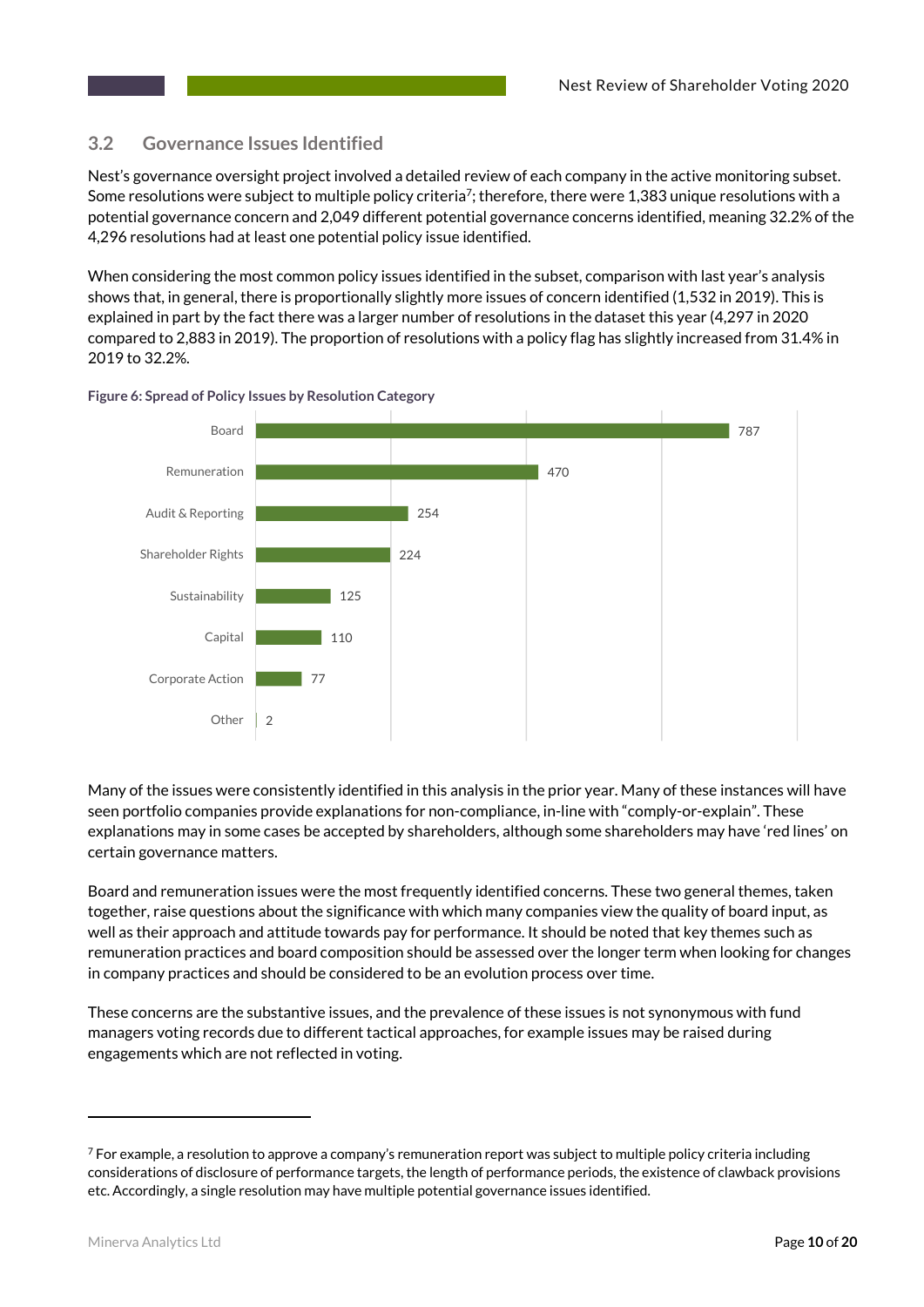| <b>Resolution Category</b>   | Number of<br><b>Resolutions</b> | <b>Number of Flagged</b><br><b>Resolutions</b> | <b>Nest Policy Flags %</b> | <b>Average Shareholder</b><br>Dissent % |
|------------------------------|---------------------------------|------------------------------------------------|----------------------------|-----------------------------------------|
| <b>Audit &amp; Reporting</b> | 461                             | 161                                            | 34.92%                     | 1.67%                                   |
| <b>Board</b>                 | 2.473                           | 513                                            | 20.78%                     | 5.63%                                   |
| Capital                      | 448                             | 85                                             | 18.97%                     | 4.03%                                   |
| <b>Corporate Actions</b>     | 75                              | 55                                             | 73.33%                     | 2.61%                                   |
| Other                        | 4                               | 2                                              | 50.00%                     | 0.07%                                   |
| Remuneration                 | 432                             | 261                                            | 60.42%                     | 8.12%                                   |
| <b>Shareholder Rights</b>    | 272                             | 190                                            | 69.95%                     | 9.61%                                   |
| <b>Sustainability</b>        | 131                             | 115                                            | 87.79%                     | 18.15%                                  |
| <b>Total</b>                 | 4.296                           | 1,383                                          | 32.19%                     | 5.94%                                   |

#### **Table 2: Nest Policy Flags and Shareholder Dissent8**

As the average dissent levels from the meeting results data shows, shareholder support of management is overwhelmingly in favour, even on the most contentious issues. Average dissent across all resolutions was 4.8% in other words, an approval rating of more than 95%.

As was the case in previous years, remuneration-related resolutions proved to be the consistently contentious resolution category of those routinely and predominantly proposed by management. These figures therefore often grab the headlines and consequently attract a relatively high level of opposition from shareholders. When considering the Sustainability and Shareholder Rights categories, the high level of average shareholder dissent is explained by the large number of resolutions proposed by shareholders in the categories.

There is a noticeable difference between the level of average general shareholder dissent and the number of resolutions with a Nest policy flag. The policy flags act as a consistent and objective screen to ensure that potential policy issues are reviewed in depth and engagement undertaken if necessary. Nest believes this approach allows for a greater individual understanding of each investee company. Nest considers corporate governance not purely in numeric terms but also with a strong focus on qualitative assessments of companies. This approach is consistent with the "comply-or-explain" basis of the UK Governance and Stewardship Codes.

The Nest policy flags can be used as a proxy for considering the governance quality of the companies within the fund managers' portfolios and their compliance with governance good practice as according to Nest's voting policy. The benefit of this approach is demonstrated in the chart below where resolutions with a policy flag receive almost triple the average general shareholder dissent of those without a policy flag. Nest therefore has a robust policy which is consistent with other investors governance concerns.

#### **Figure 7: Average Shareholder Dissent with a Nest Policy Flag**



<sup>&</sup>lt;sup>8</sup> Where we use the term 'Dissent', this is the result of having added up all votes not supporting the management recommendation, represented as a percentage of all votes cast ('Against' plus 'Abstain' votes where Management recommended a 'For' vote and 'For' and 'Abstain' votes where management recommended 'Against'). Where there was no clear recommendation from company management, we have not counted any votes cast on those resolutions as dissent.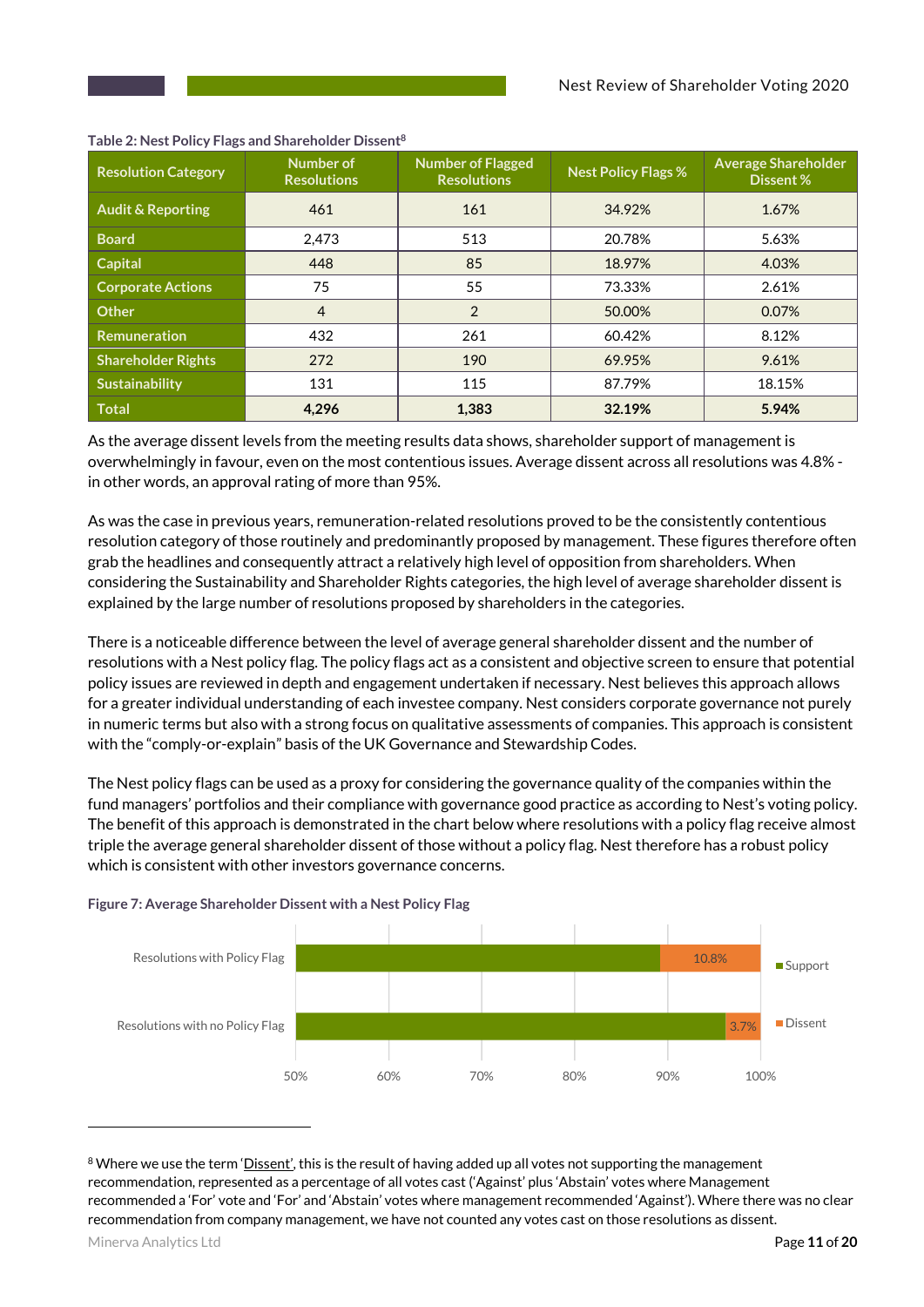#### **GOVERNANCE & VOTING**  $\overline{\mathcal{A}}$

Corporate governance is important to investors because it defines the system of checks and balances between the directors of the company and its owners. Hence, good governance is the first step to effective risk management and sustainable long-term returns. Without appropriate levels of independence, accountability, incentive, experience, and oversight on the part of the board, corporate governance would offer shareholders little protection from the risk that their investment in the company is badly managed. The effectiveness and credibility of corporate governance may largely depend on how institutional investors exercise ownership.

## **4.1 Board**

Board related resolutions constituted over half of all the resolutions voted by Nest's fund managers. This is due almost entirely to the high number of director election resolutions on a typical AGM agenda; most director elections are now conducted on an individual basis (i.e., one resolution per director) and regularly form part of the common or mandatory business for an AGM.

The election of directors, and the governance structures which they constitute, is the lifeblood of accountability between boards and owners. It is the (non-executive) individuals on the board whose job it is to protect and look out for the interests of shareholders and other stakeholders vital to the success of the company. It therefore follows that they are held accountable and that a wide number of considerations are taken into account. In recent years a number of institutional investor guidelines have called for greater director accountability for governance failings in shareholder voting. For example, if concerns are held with executive remuneration then a shareholder could oppose the election of the remuneration committee chair in addition to voting against the remuneration report to send a strong signal.

38.41% of the potential governance concerns flagged by Nest's policy related to the functioning of boards and their committees. The most common board related policy flags were:

- A key board committee was considered insufficiently independent.
- There were concerns regarding the independence of the board.
- The roles of CEO and Chairman were combined.
- There were concerns with the audit committee's oversight on audit independence and tenure.
- Slow progress on improving board gender diversity and/or no gender diversity target.
- A director held a significant number of other directorships ("over-boarding").

#### **4.2 Remuneration**

Remuneration packages are increasingly complex, with both fixed and variable elements. Variable pay performance is measured over annual and (typically) three-year periods with multiple performance metrics often utilised. Voting decisions are based on the absolute levels of pay for the past year, the size of any increases proposed for the coming year and the alignment between performance targets and company strategy.

Typically, executive remuneration is composed of: salary; benefits; pension; annual bonus; long term incentives; and contract termination provisions.

During the 2020 AGM season a number of companies adjusted their approach to executive and director remuneration in response to the economic impact of the coronavirus pandemic. The most common changes included a temporary reduction in base pay, a freeze in salary rates and a delay in target setting. Other companies also adjusted incentive pay outcomes, with some deferring annual bonus pay-outs or even cancelling the bonus in full.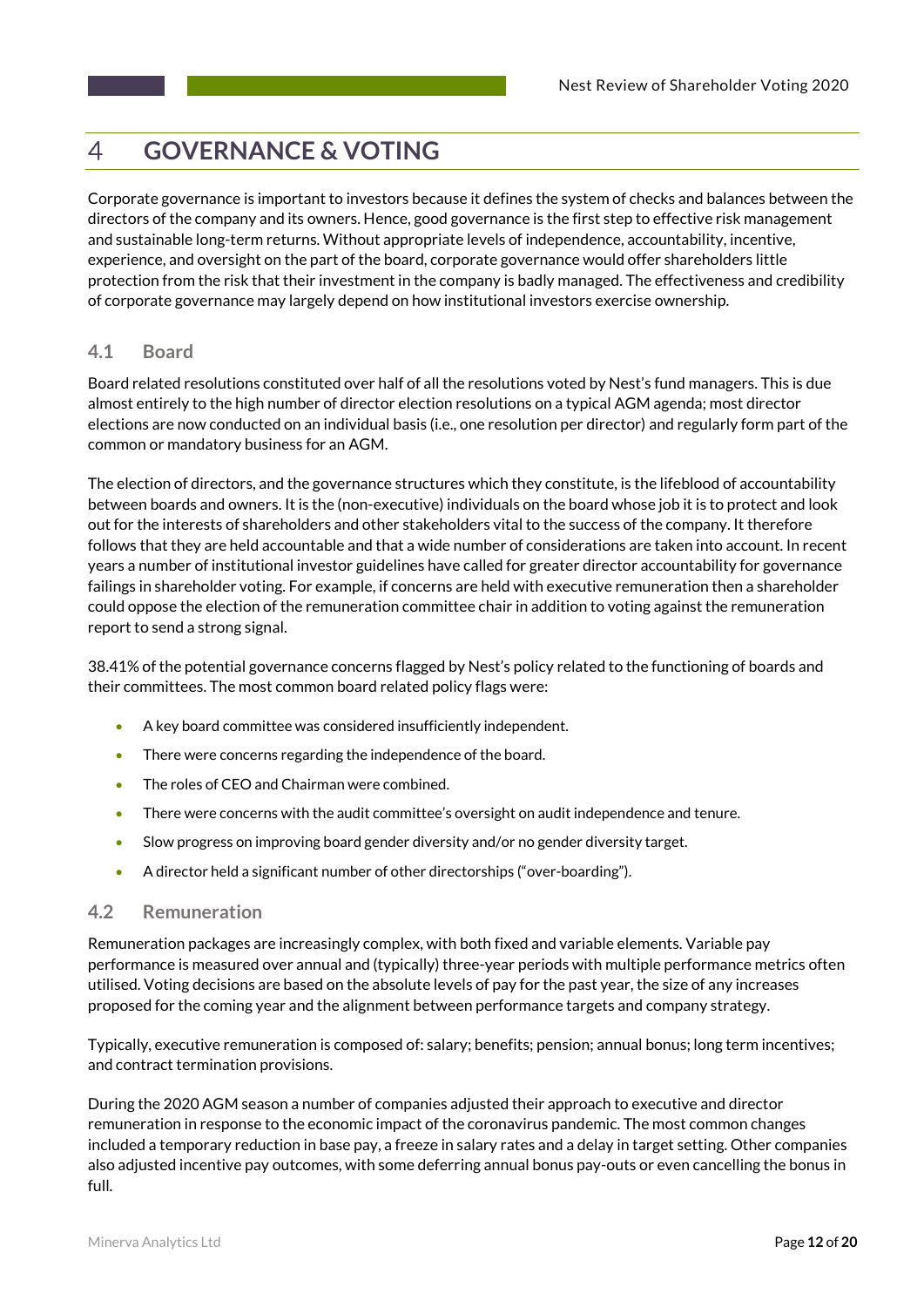Accordingly, key issues that investors considered when assessing remuneration committee decisions included the pandemic's impact on the company's wider employee population; the financial impacts on the business, including the need to preserve cash and take-up government aid; and the shareholder experience through share price performance and dividend decisions. These issues will also contribute to voting decisions next year.

Shareholders voted down the remuneration report at US technology firm **Intel Corp** (50.3% dissent). Concerns had been held with certain **promotion and new hire-related compensation arrangements** granted to executive officers as well as the **disclosure and stretch of performance targets** applied to incentive pay.

US-listed agribusiness and food production company **Bunge Limited** received 60.3% dissent on its remuneration report. Concerns had been held with the **severance arrangements for outgoing CEO** Soren Schroder which included a \$7m cash severance payment and a \$3m transition bonus award.

**Tesco**, the UK's largest supermarket chain, saw over thirds two- of shareholders vote against the adoption of its remuneration report at its AGM. The key contributing factor was the **use of discretion by the remuneration committee to retrospectively amend long-term incentive performance targets**. The remuneration committee removed Ocado from the comparator group used to determine the outcome under the TSR performance condition which resulted in an increased vesting level for executives. As a result, the value of the share award vesting to outgoing CEO Dave Lewis increased from £800,000 to £2,400,000.

Nest's voting template flagged policy concerns with executive remuneration and the alignment of pay with performance at all three companies.

The most common Nest policy flags on remuneration related resolutions were:

- No clear link between the performance measures used in variable pay and a company's key performance indicators; ("pay for performance").
- A lack of transparency on the performance targets used in incentive pay.
- Concerns regarding the termination provisions allowing for potential rewards for failure.
- Lack of "clawback" provisions<sup>9</sup>.
- Concerns with the length of the vesting period for long-term incentives.
- A lack of incorporation of ESG considerations in executive incentive pay.

#### **4.3 Sustainability**

Resolutions categorised as Sustainability received over 10% average general shareholder dissent. This can be explained by the fact that shareholder proposals accounted for a majority (75.6%) of sustainability resolutions. Shareholder-proposed resolutions in general received on average a much higher shareholder dissent level than management-proposed resolutions. The shareholder proposals generally asked companies to either **improve sustainability reporting and/or performance** overall or on a specific sustainability issue e.g., climate change.

Just under one-third of sustainability resolutions related to **political activity** (32.8%); consisting of approvals of the authority to incur EU political expenditure among UK companies and shareholder proposals requesting enhanced disclosure on political donations and lobbying in the US. UK company law requires companies to seek shareholder approval for political expenditure in the EU. The legislation encompasses more than just donations to political parties and includes expenditure towards the realisation of political aims such as political lobbying and trade association memberships. Accordingly, UK incorporated companies routinely seek approval at AGMs for EU political expenditure authorities as a compliance exercise to avoid inadvertent infringement of the legislation. These resolutions accounted for 71.9% of management-proposed sustainability resolutions. Nest will support most resolutions requesting to undertake UK and EU 'political' expenditure provided assurance is provided that no donations to political parties will be made and the authority is no longer than four years and no more than £75,000. Nest will consider voting against the report and accounts where shareholders' funds have been used to make political donations without shareholder approval.

<sup>9</sup> Clawback provisions enables a company to recover and/or withhold sums or share awards from directors in specified circumstances such as in the event of misstatement of financial results or gross misconduct.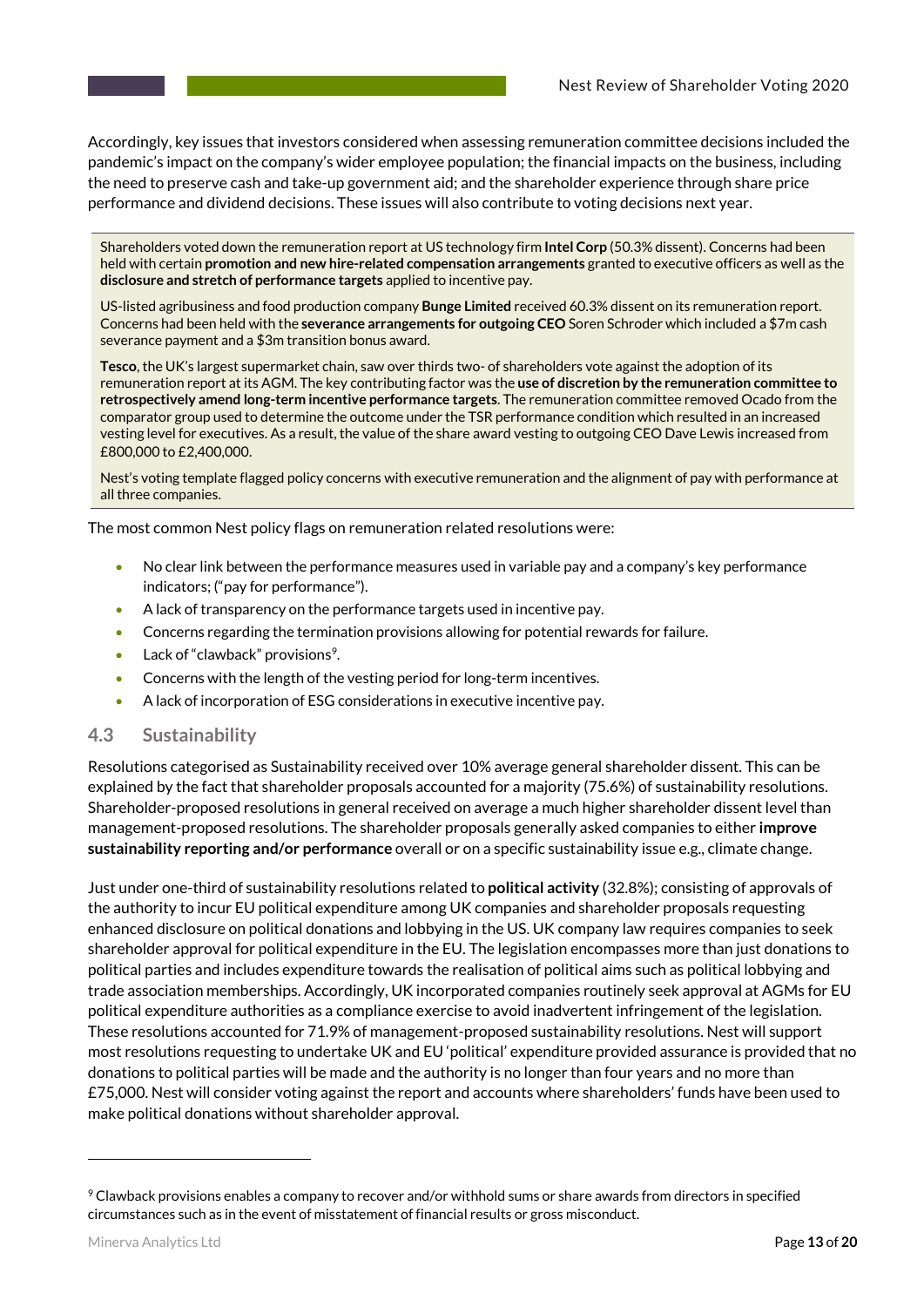#### **4.4 Shareholder Proposals**

The overwhelming numbers of resolutions were proposed by management, with only 4.47% of resolutions proposed by shareholders. The majority of shareholder resolutions were proposed in North America (151), where in the absence of an independent national corporate governance code (as in, for example, the UK Corporate Governance Code), shareholders use resolutions as a tool to try and improve corporate governance practices at companies. The remaining shareholder resolutions took place in Europe (20), Japan (3), UK & Ireland (3) and the Rest of the World (15).

Shareholder proposals are resolutions put forward by shareholders who want the board of a company to implement certain measures, for example around corporate governance, social and environmental practices. Although they are generally not binding, they are a powerful way to advocate publicly for change on policies such as climate change. A minority are binding, such as proposals to amend the articles of association (rather than requesting the board to do so) and thus may be subject to a higher majority to pass.

Nest value the right of shareholders to submit proposals to company general meetings highly. Nest's policy is to support shareholder proposals that enhance shareholders' rights, are in the economic interests of shareholders, or support sustainability and good governance. Due to the subjective nature of shareholder proposals, Nest's policy refers shareholder proposals to case-by-case considerations to individually assess the merits of each proposal.

Average shareholder dissent on management-proposed resolutions was 5.01% (2019: 7.4%), while it stood at 24.40% (2019: 20.3%) on shareholder-proposed resolutions. This shows that shareholders are more likely to oppose management by supporting a shareholder-proposed resolution than by opposing a management-proposed resolution.

The majority of shareholder proposals related to **sustainability reporting and/or performance, and shareholder rights.** At US companies the **separation of the Chair and CEO roles** was a key theme in shareholder proposals. There were a number of successful shareholder proposals in the portfolio during the year:

| Company                           | Proposal                                                                                                                                                                                                                   |  |  |  |
|-----------------------------------|----------------------------------------------------------------------------------------------------------------------------------------------------------------------------------------------------------------------------|--|--|--|
| <b>Boeing Company</b>             | To request that the Board establish a policy of the Chairman being an independent director.                                                                                                                                |  |  |  |
| <b>Chevron Corp</b>               | To request the Board to prepare a report to shareholders on climate lobbying.                                                                                                                                              |  |  |  |
| <b>Duke Energy Corp</b>           | To request the Board to amend the governing documents to remove the supermajority<br>voting provisions.                                                                                                                    |  |  |  |
| Johnson & Johnson Inc             | Request for a report to shareholders describing the governance measures the Company has<br>implemented since 2012 to more effectively monitor and manage financial and reputational<br>risks related to the opioid crisis. |  |  |  |
| <b>Marathon Petroleum Corp</b>    | To request the Board to amend the governing documents to remove the supermajority<br>voting provisions.                                                                                                                    |  |  |  |
| <b>OMV AG</b>                     | To elect as a member of the Supervisory Board, Mark Garrett.                                                                                                                                                               |  |  |  |
| Phillips 66                       | To request the Board to prepare a report on risks to public health of Gulf Coast<br>petrochemical investments.                                                                                                             |  |  |  |
| <b>Procter &amp; Gamble Co</b>    | To request that the Board reports to shareholders on efforts to eliminate deforestation.                                                                                                                                   |  |  |  |
| <b>Tesla Inc</b>                  | To request the Board to amend the governing documents to remove the supermajority<br>voting provisions.                                                                                                                    |  |  |  |
| <b>Verizon Communications Inc</b> | To request the Board to take the steps necessary to amend the Bylaws so that a lower<br>threshold is required for shareholders to call a special shareholder meeting.                                                      |  |  |  |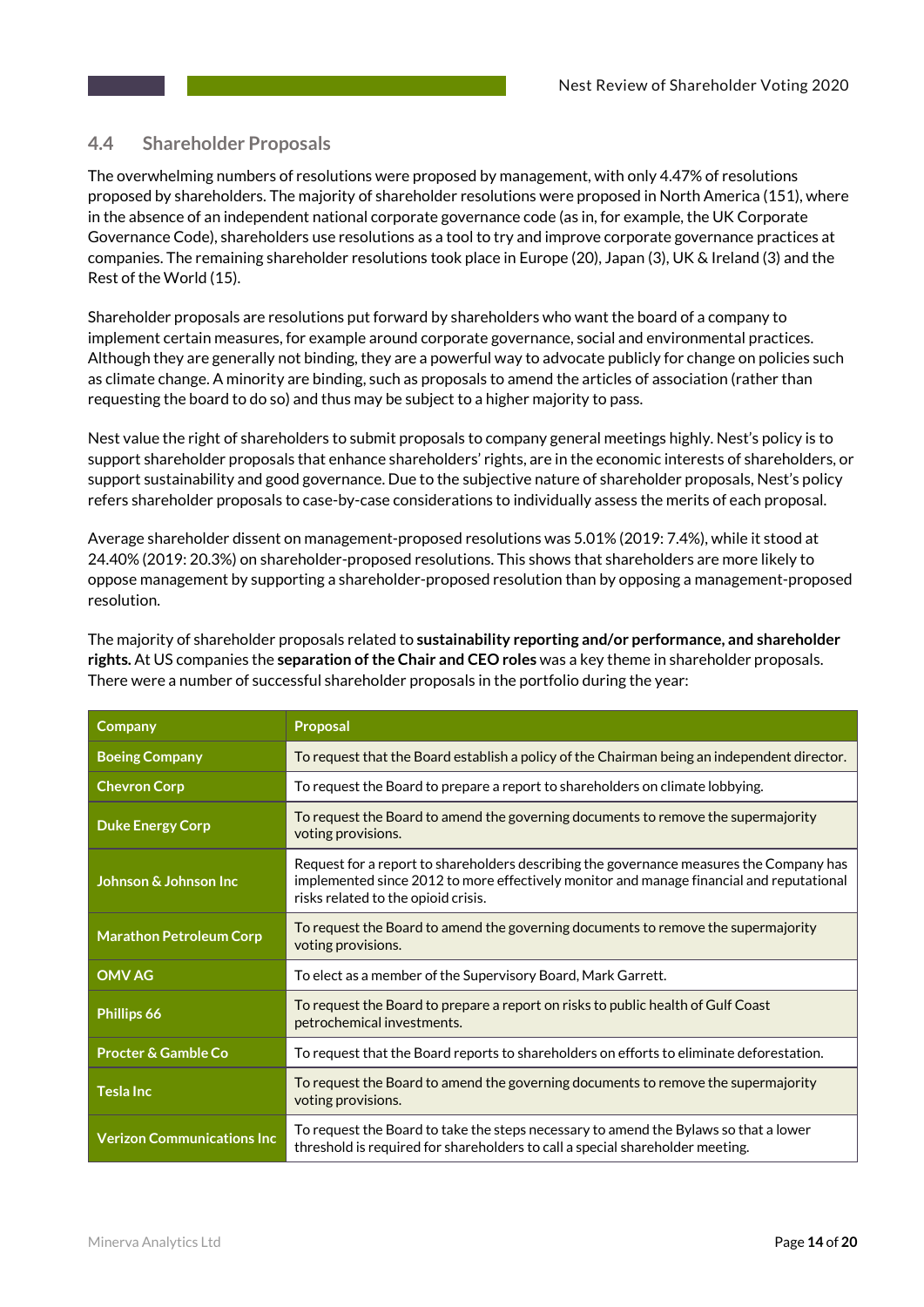#### **ENGAGEMENT** 5

As part of Nest's commitment to acting as an active market participant and responsible asset owner Nest took part in a variety of engagements and wider market discussions during the year<sup>10</sup>.

## **5.1 Vote Overrides**

In 2016 Nest secured an agreement with its global developed equities fund manager UBS allowing Nest to override certain votes on issues it feels are strongly at odds with member interests. The ability to override voting intentions demonstrates Nest's hands-on approach to fund manager oversight and provides Nest with the opportunity to directly exert influence on investee companies through share voting.

Nest requested a vote overrides on 26 resolutions across 15 companies in 2020.



**Figure 8: Nest Vote Overrides**

## **Key vote overrides**

Some of the votes Nest overrode this year that particularly stood out included:

- Barclays: Nest voted in support of a shareholder resolution at Barclays' AGM. The resolution was developed by ShareAction and called on the bank to make **specific targets on tackling climate change**.
- Amazon.com: FOR the shareholder resolution asking for a report on the **environmental and social impacts of food waste**.
- McDonalds Corp: AGAINST the remuneration report and remuneration committee chair due to the **severance arrangements for the outgoing CEO**.

Nest also engages with fund managers without necessarily requesting a vote override. Nest's engagement continued to achieve some positive outcomes. For example, following engagement BMO changed a vote on favour on the remuneration report at Northern Trust Corp after Nest raised concerns with the below median vesting provisions under the long-term incentive pay arrangements.

Nest engages directly with some companies if it votes against management recommendations and its view is different from that of UBS. In 2020 Nest wrote letters to several companies to explain its voting decisions and areas of concern, seeking resolution or ongoing dialogue.

 $\overline{a}$ 

 $10$  More information on Nest's engagement activities can be found online:

https://www.nestpensions.org.uk/schemeweb/nest/aboutnest/investment-approach/responsible-investment/responsibleinvestment-reports.html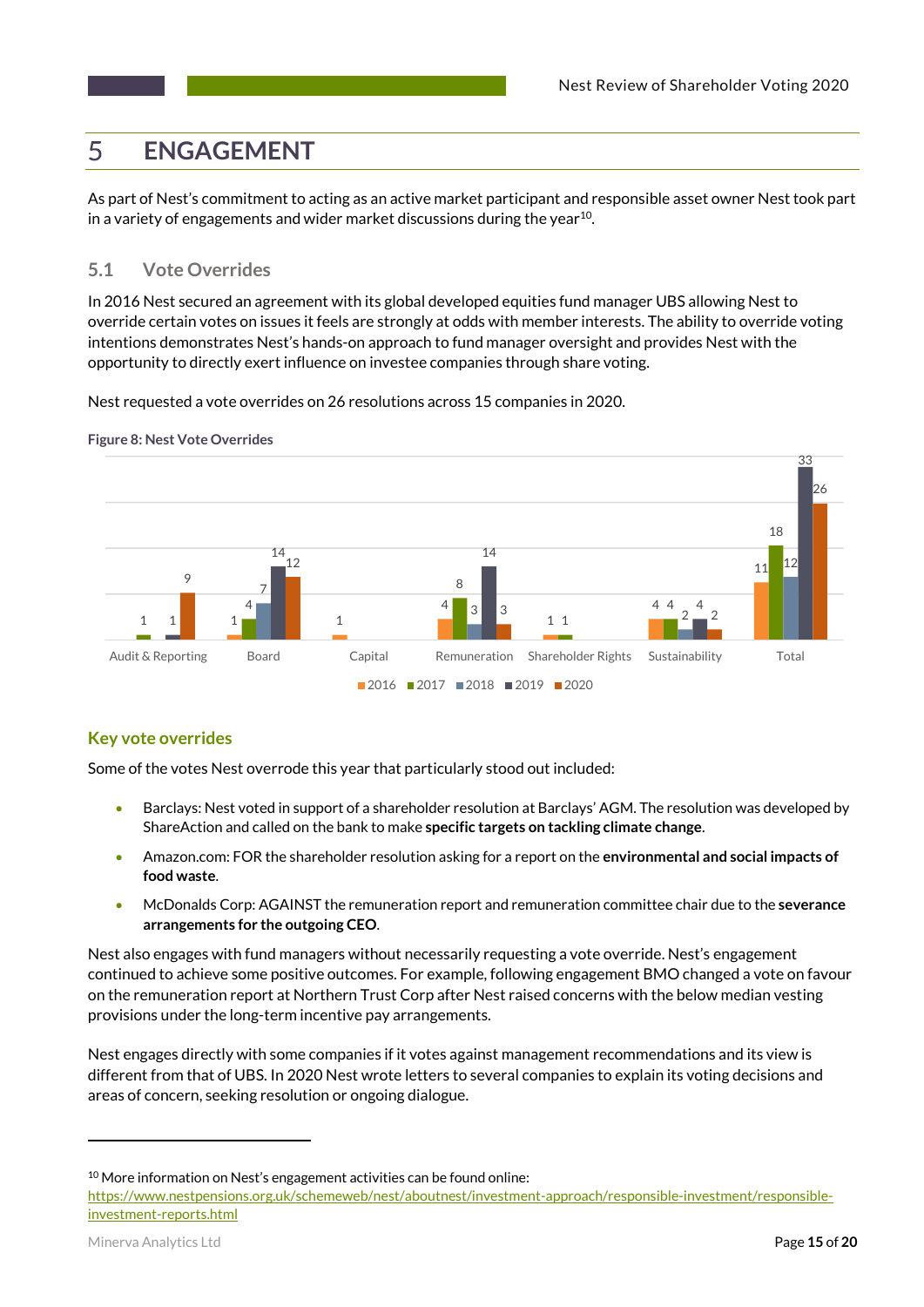#### **FUND MANAGER VOTING ACTIVITY** 6

## **6.1 Fund Manager Voting Comparison**

Overall, Nest's fund managers were less active in expressing concerns through their votes at corporate meetings than Nest's voting policy might suggest. This is to be somewhat expected given the nature of the "comply-orexplain" regime which requires subjective decisions to be made versus the more objective policy guidance. In addition, it should be recognised that the small dataset means that a lower number of variances will have a greater impact in calculating percentages.

| <b>Fund</b>  | <b>Number of</b><br><b>Resolutions Voted</b> | <b>Fund Dissent %</b> | Nest Policy Flags % | <b>Average Dissent %</b> |
|--------------|----------------------------------------------|-----------------------|---------------------|--------------------------|
| <b>UBS</b>   | 3,316                                        | 16.83%                | 30.49%              | 4.13%                    |
| <b>HSBC</b>  | 513                                          | 15.40%                | 39.57%              | 6.29%                    |
| <b>NT</b>    | 267                                          | 13.11%                | 40.82%              | 17.96%                   |
| <b>BMO</b>   | 131                                          | 12.98%                | 32.06%              | 4.78%                    |
| <b>Total</b> | 4,227                                        | 16.30%                | 32.29%              | 5.34%                    |

**Table 3: Overall Voting Patterns**

Overall, in aggregate, Nest's fund managers were **less active than Nest**in expressing concerns through their votes at corporate meetings than Nest's Voting Template suggests might have been the case. Nest's fund managers were **more active than the average shareholder** in expressing concerns through their votes at corporate meetings.

Whereas general shareholder dissent in 2020 stood at 5.3% (2019: 9.5%), Nest's fund managers opposed management on 16.3% of resolutions (2018: 17.3%). Accordingly, **while Nest's fund manager dissent has decreased by 1.0%, shareholder dissent has decreased by a greater rate of 4.2%.**

There were 229 exceptions where a fund manager voted in opposition to management recommendation and Nest's Voting Template did not flag a policy issue for review. The occurrence of resolutions where management was opposed without the identification of a governance concern suggests Nest's fund managers are also not afraid to apply their own investment judgement, even where this implies a vote against management.

At an aggregate level, it is difficult to make thematic observations about why fund managers are more likely to support management than Nest, less likely to support management than the average shareholder, or for the difference between fund managers, other than to say that the use of voting rights may play a different part in the investment process for fund managers. There could be a number of reasons for this including, for example, engagement strategy or even resourcing, as it could be taken as a measure of shareholder advocacy per se.

As noted earlier in the report, the Nest policy flags data can be used as a proxy for compliance with corporate governance good practice and shareholder dissent is higher on resolutions with a flag than on resolutions without a flag.

This is also true when considering that fund managers were more likely to vote against management on a resolution with a Nest policy flag than a resolution without a policy flag – 66.76% of fund managers' dissenting votes occurred on resolutions with a policy flag.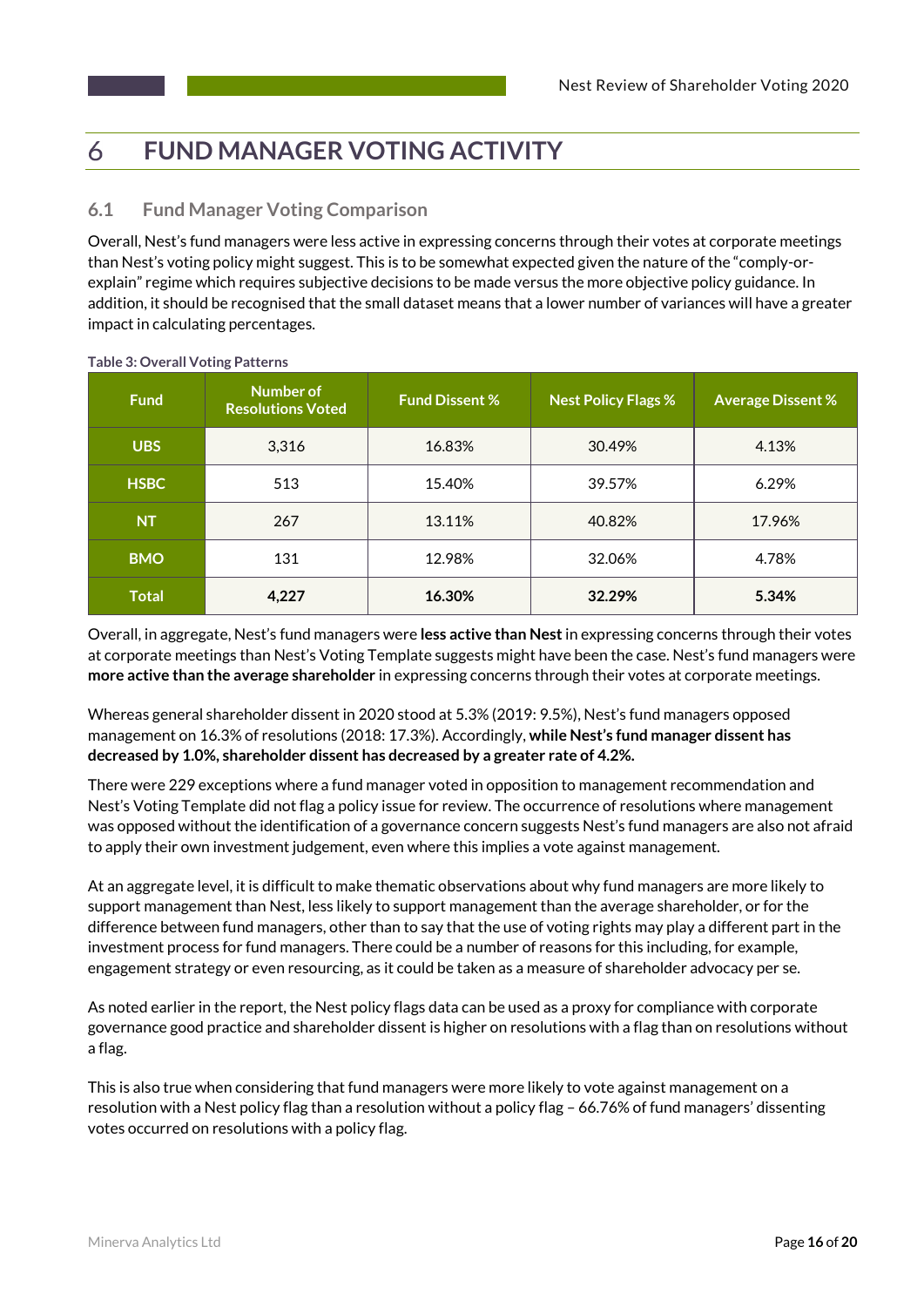The analysis shows:

- In aggregate 689 (2019: 643) were voted contrary to management recommendation, comprising:
	- $\rightarrow$  517 (2019: 510) management sponsored resolutions; and
	- $\rightarrow$  172 (2019: 133) shareholder proposals.
	- $\rightarrow$  33.24% of instances where fund managers opposed management did not have a Nest policy flag.
- Fund managers voted against 10 defeated management-proposed resolutions (consisting of three remuneration report approvals, one director election, one resolution on deliberations regarding possible legal action against directors if presented by shareholders, and five say-on-pay frequency votes in the US) and supported 10 successful shareholder proposals (see section 2.4).
- Nest's fund managers were more likely to oppose management by supporting a shareholder-proposed resolution than by opposing a management-proposed resolution. Fund managers voted contrary to management recommendation on 12.99% of management resolutions and 69.64% of shareholder resolutions.
- UBS' level of dissent has for the fifth year increased, this year by 1.2%, and is 12.7% higher than general shareholders. UBS have notably voted against more share issue authority requests this year.
- HSBC's dissent has decreased by 2.5% representing a reverse from 2019 in which dissent increased by 2.5%. This year HSBC's dissent is notably higher than the average shareholder.
- NT's level of dissent has notably decreased in comparison to last year's dissent level of 29.6%, however the change in the regional composition of votes cast by NT as well as the total number of resolutions voted by NT has impacted voting trend analysis. NT's dissent this year is lower than the average shareholder.
- BMO's level of dissent has increased by 0.4%. BMO's dissent continues to be significantly higher than the average general shareholder dissent, by 8.2%.

#### **6.2 Fund Manager Voting on Shareholder Proposals**

In aggregate fund managers voted 'For' on 70.45% of shareholder proposals, a greater level of support than that of the general shareholder average (23.01% votes in favour on average). Management recommended voting against the vast majority of shareholder proposed resolutions. Northern Trust did not vote on any shareholder proposals this year.



**Figure 9: Proportion of Shareholder Proposals Supported by Fund Managers**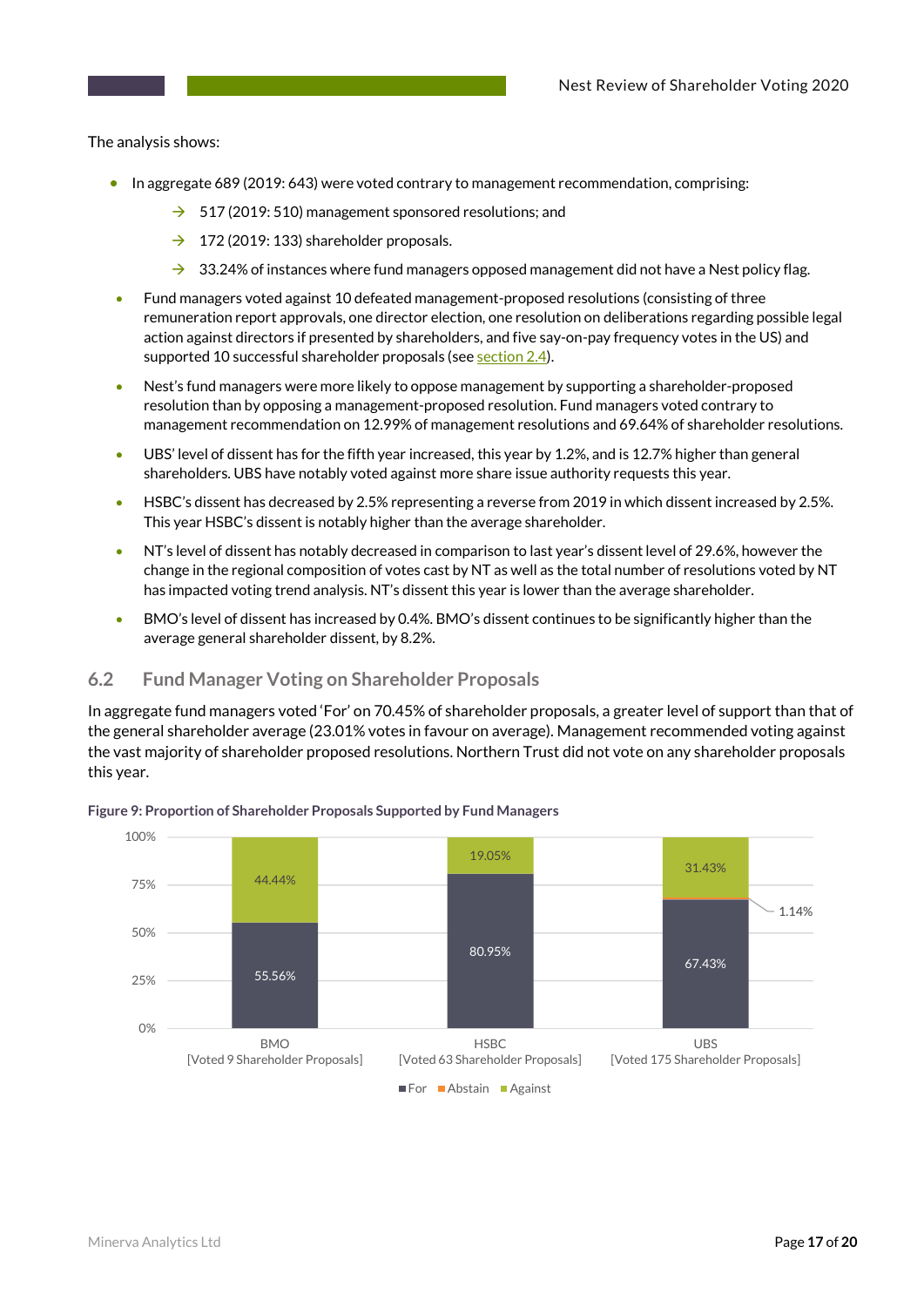An increasing number of shareholder resolutions are being filed to raise awareness and send a public signal to companies about a variety of sustainability issues. Nest's fund managers supported a broad range of these resolutions. For example, Nest's fund managers voted to support shareholder resolutions at:

- Amazon American Airlines, Boeing, Caterpillar, Chevron, Delta Airlines, Duke Energy, Exxon Mobil, Facebook, Ford, General Motors, Home Depot, NextEra Energy, Southern Company, United Airlines, Verizon Communications and Walt Disney requesting enhanced reporting on political donations and/or lobbying.
- Barclays, Chevron, Delta Airlines, Equinor, Fortum, JPMorgan Chase, Philipps 66, Santos, Total, T Rowe Price, United Airlines and Woodside Petroleum requesting the board to prepare a report climate lobbying or to provide enhance disclosure on climate strategy and/or emission targets.
- Alphabet, Facebook, JPMorgan Chase, Home Depot and Intel requesting the board to prepare a report on ethnic and racial and/or gender pay gaps.
- Alphabet and Amazon requesting the incorporation of ESG performance metrics in executive remuneration.
- Amazon, Chevron, Facebook, General Motors and Tesla asking for additional reporting on human rights policy and practice.
- Coca Cola, McDonald's and Pepsico requesting a report on sugar and public health.
- Berkshire Hathaway and Procter & Gamble asking for a report on diversity and Alphabet and Tesla asking for a report on arbitration of employment-related claims.

### **6.3 Fund Manager Voting by Resolution Category**

Nest's fund managers were more likely to vote against management recommendation on a Board-related resolutions than any other resolution type. The Remuneration category accounted for the second largest proportion of dissenting fund manager votes.

Fund managers voted 'Against' all but one resolution in the Other category and all resolution opposed in the category related to approvals to conduct any other business. Many institutional shareholders oppose such openended proposals as they are considered unfair to those shareholders wishing to submit voting instructions ahead of the meeting as they are unable to come to an informed voting decision on the proposal.

**Figure 10: Spread of Fund Manager Dissent by Resolution Category**



In aggregate, Nest's fund managers voted against 257 director elections. A variety of governance issues contributed to the opposing votes, including board and committee independence, combined CEO and Chair roles, poor progress on board gender diversity, and over-boarding. UBS voted against 32 director discharge resolutions at Volkswagen due to ongoing concerns in regard the Company's exposure to legal and regulatory risks in connection to the 2015 diesel emissions scandal and the board's response and disclosure in connection to this.

Over 80% of fund manager dissenting votes on capital resolutions came from UBS opposing share issue authorities due to concerns with the size of the authority requested and potential dilution to existing shareholders.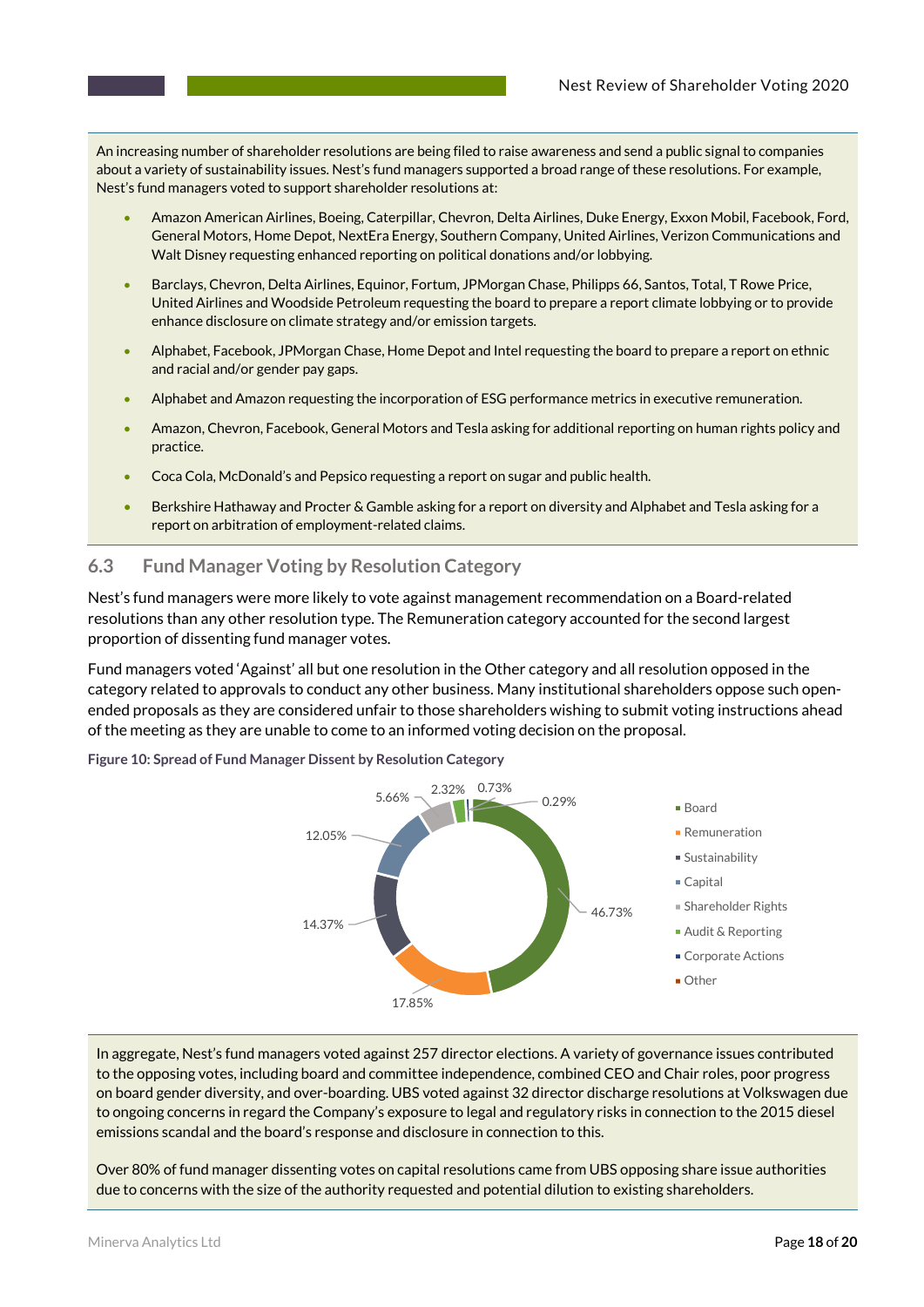### **6.4 Concluding remarks on fund manager voting**

As direct owners of shares, Nest and its fund managers can have a positive influence on the running of the companies it invests in. Most shares give their owners a right to vote on some company decisions, such as whether to take over another company or approve executive remuneration. Voting usually takes place at each company's AGM.

Voting shares is therefore a pivotal tool through which shareholders can voice their opinion and act as good stewards. Should an investor use its governance preferences purely as a means of selecting companies in which to invest, the choice would be between compromising the investible universe of companies (not a choice which sits comfortably alongside the fiduciary obligation to maximise returns on investment) or compromising the values of the investor.

There is therefore a fiduciary duty for investors, especially pension funds who hold shares on behalf of thousands of individual members, to hold management to account for the corporate culture of some of the largest companies as economic actors and for their social and environmental impact. Many of the voting rights shareholders hold today have been granted over time with company law developments, often in response to public policy problems caused by failures of governance.

The 2020 voting season took place in unprecedented times and the coronavirus pandemic may also impact future regulatory initiatives. During the reporting period companies have postponed shareholder meetings and amended the articles of association to allow for online only meetings. Historically, institutional investors have opposed the use of virtual meetings. Whilst investors have backed the switch this year, some may have concerns as to whether this will become the new normal.

As the coronavirus pandemic continued to evolve and cause economic uncertainty during the year, companies took action to preserve cash and protect balance sheets. Many companies adjusted capital allocation strategies, with some also reviewing their approach to executive and employee remuneration. The executive remuneration environment has changed and how companies respond may play an important part in voting decisions next year. In the UK more companies may move towards the use of restricted share awards given that it may be difficult to set appropriate targets for the next three years and, more generally, environmental, social and governance (ESG) performance will become important factors for boards and shareholders to consider.

In terms of issues specific to this report, the analysis highlights:

- The most common board related policy issue was a shortfall in independent directors on boards and board oversight committees. Board and remuneration related resolutions continue to be most flagged.
- Identifies that Board and Remuneration related resolutions are the resolution types Nest's fund managers oppose management on most often, followed by Sustainability and Capital related resolutions.
- Identifies that Nest's fund managers in aggregate were more likely to oppose management by supporting a shareholder proposed resolution than by opposing a management proposed resolution. Fund managers voted contrary to management recommendation on 12.99% of resolutions proposed by management and on 69.64% of resolutions proposed by shareholders and also supported 10 successful shareholder proposals.
- Nest's fund managers opposed 10 defeated management-proposed resolutions, including three remuneration reports at Bunge, Intel and Tesco.

Whilst the proportion of resolutions where potential issues were identified but the fund managers supported management seems relatively high, this is ultimately evidence to support the significance of the word 'potential'. Not all concerns merit a vote against management, especially where investors may prefer to use other communications to articulate their concerns before using their share voting rights. It is understood that investment managers voting will differ from the Nest's voting policy guidance, due to variances in views on governance and voting issues, investment strategy and the role of voting within ongoing engagement strategy.